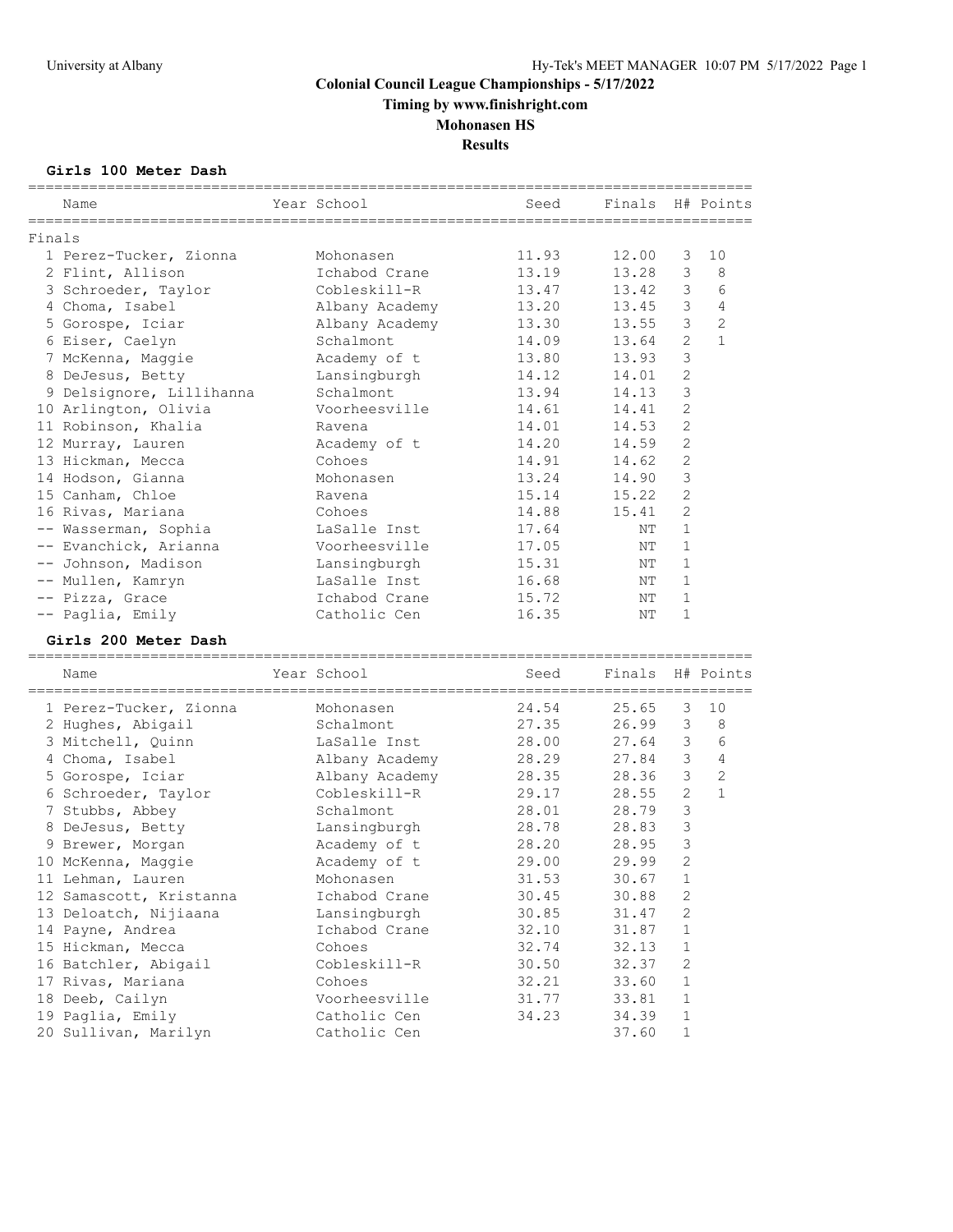**Timing by www.finishright.com**

# **Mohonasen HS**

**Results**

## **Girls 400 Meter Dash**

| Name<br>________                         | Year School                   | Seed               | Finals             |                                | H# Points      |
|------------------------------------------|-------------------------------|--------------------|--------------------|--------------------------------|----------------|
| 1 Perez-Tucker, Zionna                   | Mohonasen                     | 57.52              | 57.70              | 3                              | 10             |
| 2 Hughes, Abigail                        | Schalmont                     | 1:00.05            | 1:00.66            | $\mathcal{S}$                  | 8              |
| 3 Melanson, Kiley                        | Ichabod Crane                 | 1:02.09            | 1:02.85            | 3                              | 6              |
| 4 Mitchell, Quinn                        | LaSalle Inst                  | 1:04.34            | 1:03.28            | 3                              | $\overline{4}$ |
| 5 Gibson, Devonne                        | Voorheesville                 | 1:03.56            | 1:04.35            | 3                              | $\overline{c}$ |
| 6 Brewer, Morgan                         | Academy of t                  | 1:03.80            | 1:04.50            | 3                              | $\mathbf{1}$   |
| 7 Ortiz, Alivia                          | Ravena                        | 1:03.11            | 1:05.50            | 3                              |                |
| 8 Pagnotta, Katie                        | Ravena                        | 1:02.79            | 1:05.54            | $\mathfrak{Z}$                 |                |
| 9 Scott, Isabella                        | Ichabod Crane                 | 1:06.96            | 1:07.28            | $\mathbf{2}$                   |                |
| 10 Batchler, Abigail                     | Cobleskill-R                  | 1:10.84            | 1:10.44            | 2                              |                |
| 11 Dingley, Emma                         | Lansingburgh                  | 1:08.45            | 1:11.00            | $\mathbf{2}$                   |                |
| 12 Supaul, Bonnieta                      | Mohonasen                     | 1:10.62            | 1:11.73            | $\overline{c}$                 |                |
| 13 Pantoja, Paulina                      | Academy of t                  | 1:10.00            | 1:11.96            | $\overline{c}$                 |                |
| 14 Michaud, Emilygrace                   | Voorheesville                 | 1:12.00            | 1:12.62            | $\overline{c}$                 |                |
| 15 Sheppie, Adriana                      | Lansingburgh                  | 1:14.49            | 1:15.64            | $\overline{2}$                 |                |
| 16 Middelkoop, Alex                      | Schalmont                     | 1:16.57            | 1:16.83            | $\mathbf{1}$                   |                |
| 17 Soucia, Elizabeth                     | Cobleskill-R                  | 1:15.24            | 1:16.84            | $\overline{c}$                 |                |
| 18 Diagne, Sokhna                        | Albany Academy                | 1:16.72            | 1:18.16            | $\mathbf{1}$                   |                |
| 19 Olivo-Vukovic, Erika                  | LaSalle Inst                  | 1:17.54            | 1:18.37            | $\mathbf{1}$                   |                |
| 20 Langlois, Nadia                       | Albany Academy                | 1:19.00            | 1:21.50            | $\mathbf{1}$                   |                |
| 21 Sullivan, Marilyn                     | Catholic Cen                  |                    | 1:28.12            | $\mathbf{1}$                   |                |
| Girls 800 Meter Run                      |                               |                    |                    |                                |                |
| Name                                     | Year School                   | Seed               | Finals             |                                | H# Points      |
|                                          |                               |                    |                    |                                |                |
|                                          |                               |                    |                    |                                |                |
| 1 Boler, Erin                            | Albany Academy                | 2:22.15            | 2:26.76            | 2                              | 10             |
| 2 Angleozzi, Gianna                      | Schalmont                     | 2:34.48            | 2:30.79            | 2                              | 8              |
| 3 Kirgan, Chloe                          | Voorheesville                 | 2:31.36            | 2:30.85            | $\overline{2}$                 | 6              |
| 4 Tourangeau, Julianna                   | Ravena                        | 2:30.21            | 2:32.80            | $\overline{2}$                 | $\overline{4}$ |
| 5 Schlegel, Logan                        | Academy of t                  | 2:30.00            | 2:34.86            | $\overline{2}$                 | $\overline{2}$ |
| 6 Genevive, Karlie                       | Lansingburgh                  | 2:39.06            | 2:36.53            | $\overline{2}$                 | $\mathbf{1}$   |
| 7 McCarthy, Alannah                      | Voorheesville                 | 2:38.12            | 2:37.70            | $\overline{c}$                 |                |
| 8 Peruffo, Ava                           | Albany Academy                | 2:45.89            | 2:43.40            | $\mathbf{1}$                   |                |
| 9 Regan, Katelyn                         | Academy of t<br>Schalmont     | 2:36.00            | 2:45.37            | $\overline{c}$<br>$\mathbf{1}$ |                |
| 10 Tuttle, Jurnee                        | Mohonasen                     | 2:40.66            | 2:45.92            | $\mathbf{1}$                   |                |
| 11 Supaul, Bonnieta                      | Cobleskill-R                  | 2:41.58<br>2:40.00 | 2:46.54            | $\mathbf{1}$                   |                |
| 12 Spohn, Haeley                         | Ravena                        |                    | 2:48.83<br>2:50.75 | $\mathbf{1}$                   |                |
| 13 Ball, Ana                             | Ichabod Crane                 | 2:49.96            |                    | 1                              |                |
| 14 Doria, Briana                         | Cohoes                        | 2:56.27            | 2:51.45            | 1                              |                |
| 15 mantica, madelyn                      | LaSalle Inst                  |                    | 2:53.79            | $\mathbf{1}$                   |                |
| 16 Smith, Isabella                       |                               | 3:58.14            | 3:16.35            | $\mathbf{1}$                   |                |
| 17 Turley, Emma                          | Lansingburgh<br>Catholic Cen  | 3:26.29<br>3:34.89 | 3:22.02<br>3:46.01 | $\mathbf{1}$                   |                |
| 18 Mooney, Molly<br>Girls 1500 Meter Run |                               |                    |                    |                                |                |
|                                          |                               |                    |                    |                                |                |
| Name                                     | Year School                   | Seed               | Finals             |                                | Points         |
| 1 Boler, Erin                            | Albany Academy                | 4:41.73            | 5:00.27            | 10                             |                |
| 2 Sayahi, Mariem<br>3 Genevive, Karlie   | Voorheesville<br>Lansingburgh | 4:59.80<br>5:11.19 | 5:04.68<br>5:11.01 |                                | 8<br>6         |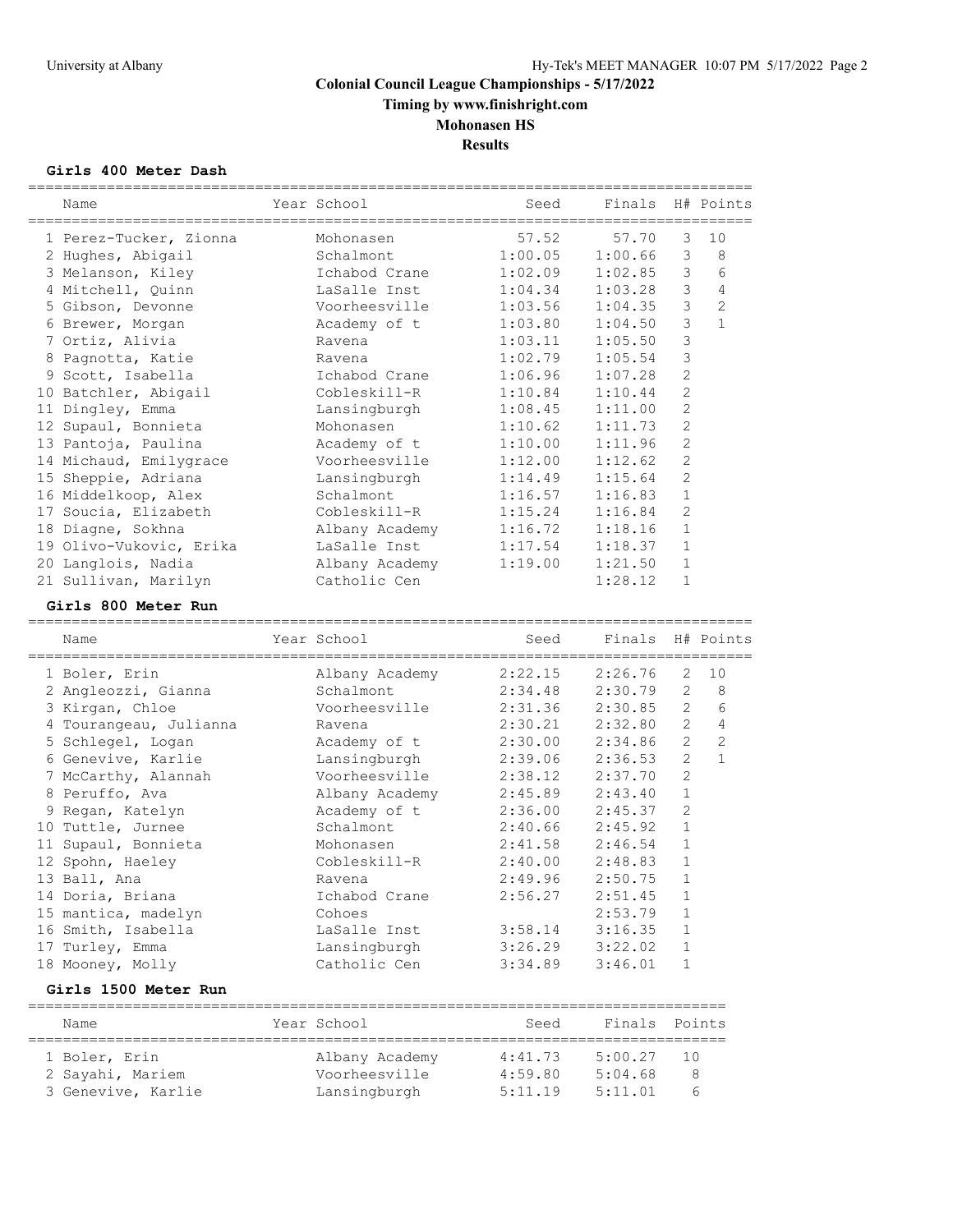**Timing by www.finishright.com**

## **Mohonasen HS**

**Results**

## **....Girls 1500 Meter Run**

| 4 Tourangeau, Julianna | Ravena         | 5:19.60 | 5:19.79 | $\overline{4}$ |
|------------------------|----------------|---------|---------|----------------|
| 5 Iacabucci, Victoria  | Voorheesville  | 5:27.07 | 5:23.57 | 2              |
| 6 Miller, Zoe          | Mohonasen      | 5:11.03 | 5:29.20 | 1              |
| 7 Spohn, Haeley        | Cobleskill-R   | 5:48.00 | 5:38.06 |                |
| 8 Desharnais, Eileen   | Academy of t   | 5:20.00 | 5:42.86 |                |
| 9 Scorzafava, Ella     | Mohonasen      | 5:38.16 | 5:46.62 |                |
| 10 Carter, Gwen        | Schalmont      | 5:48.58 | 5:55.99 |                |
| 11 Brady, Bethany      | Ichabod Crane  | 5:50.00 | 5:56.46 |                |
| 12 Martino, Analisa    | Ichabod Crane  | 5:48.38 | 6:24.36 |                |
| 13 Middelkoop, Alex    | Schalmont      | 6:30.12 | 6:36.22 |                |
| 14 Tinkler, Lauren     | Albany Academy | 6:25.00 | 6:48.97 |                |
| 15 Mooney, Molly       | Catholic Cen   | 7:16.52 | 7:42.16 |                |

#### **Girls 3000 Meter Run**

================================================================================

|    | Name                 | Year School    | Seed     | Finals   | Points         |
|----|----------------------|----------------|----------|----------|----------------|
|    | 1 Boler, Erin        | Albany Academy | 10:13.34 | 11:09.83 | 10             |
|    | 2 McCarthy, Caitlin  | Voorheesville  | 11:18.32 | 11:16.76 | 8              |
|    | 3 Wight, Lindsey     | Voorheesville  | 11:40.47 | 11:47.74 | 6              |
|    | 4 Desharnais, Eileen | Academy of t   | 11:30.00 | 11:58.06 | 4              |
|    | 5 Marriner, Ella     | Mohonasen      | 12:20.20 | 12:07.23 | $\overline{2}$ |
|    | 6 Ticer, Laurel      | Ravena         | 12:29.54 | 12:23.69 |                |
|    | 7 Marriner, Abby     | Mohonasen      | 12:01.93 | 12:29.73 |                |
|    | 8 Pantoja, Elena     | Ichabod Crane  | 14:53.97 | 14:39.51 |                |
|    | 9 Porcello, Laura    | Ichabod Crane  | 14:30.00 | 15:05.94 |                |
| 10 | Mooney, Molly        | Catholic Cen   |          | 17:14.17 |                |
|    |                      |                |          |          |                |

## **Girls 100 Meter Hurdles**

| Name<br>================ | Year School    | Seed<br>===================== |           |                | Finals H# Points |
|--------------------------|----------------|-------------------------------|-----------|----------------|------------------|
| 1 Brown, Alexis          | Mohonasen      | 15.84                         | 15.99     | 2              | 10               |
| 2 Dove, Athena           | Lansingburgh   | 18.00                         | 17.52     | 2              | 8                |
| 3 Brown, Kylie           | Ichabod Crane  | 17.97                         | $17.63$ 2 |                | 6                |
| 4 Valois, Rachel         | Academy of t   | 17.53                         | 17.89     | $\overline{2}$ | $\overline{4}$   |
| 5 Clickman, Molly        | Ichabod Crane  | 18.27                         | 18.18     | $\overline{2}$ | $\overline{c}$   |
| 6 Uba, Uchenna           | Ravena         | 18.94                         | 18.25     | $\overline{2}$ | $\mathbf{1}$     |
| 7 Vanderwerker, Miya     | Cobleskill-R   | 18.60                         | 18.39     | $\overline{c}$ |                  |
| 8 Herrick, Hannah        | Mohonasen      | 18.74                         | 19.10     | $\overline{2}$ |                  |
| 9 Klein, Anna            | Cobleskill-R   | 19.55                         | 19.29     | $\mathbf{1}$   |                  |
| 10 Green, Niquela        | Ravena         | 19.74                         | 19.66     | $\mathbf 1$    |                  |
| 11 Hampston, Anna        | Voorheesville  | 20.54                         | 19.88     | $\mathbf{1}$   |                  |
| 12 de Rosier, Epiphany   | Albany Academy | 19.48                         | 20.18     | $\mathbf{1}$   |                  |
| 13 Chismark, Ellie       | Voorheesville  | 20.98                         | 20.60     | $\mathbf{1}$   |                  |
| 14 Hurley, Sophia        | LaSalle Inst   | 22.84                         | 22.06     | $\mathbf{1}$   |                  |
| 15 Espada, Felix         | Lansingburgh   | 22.79                         | 22.33     | $\mathbf{1}$   |                  |
| 16 Giles, Briana         | LaSalle Inst   | 23.34                         | 22.45     | 1              |                  |
| Girls 400 Meter Hurdles  |                |                               |           |                |                  |

| Name            | Year School | Seed                     | Finals H# Points |  |
|-----------------|-------------|--------------------------|------------------|--|
| 1 Brown, Alexis | Mohonasen   | $1:08.66$ $1:10.04$ 2 10 |                  |  |
|                 |             |                          |                  |  |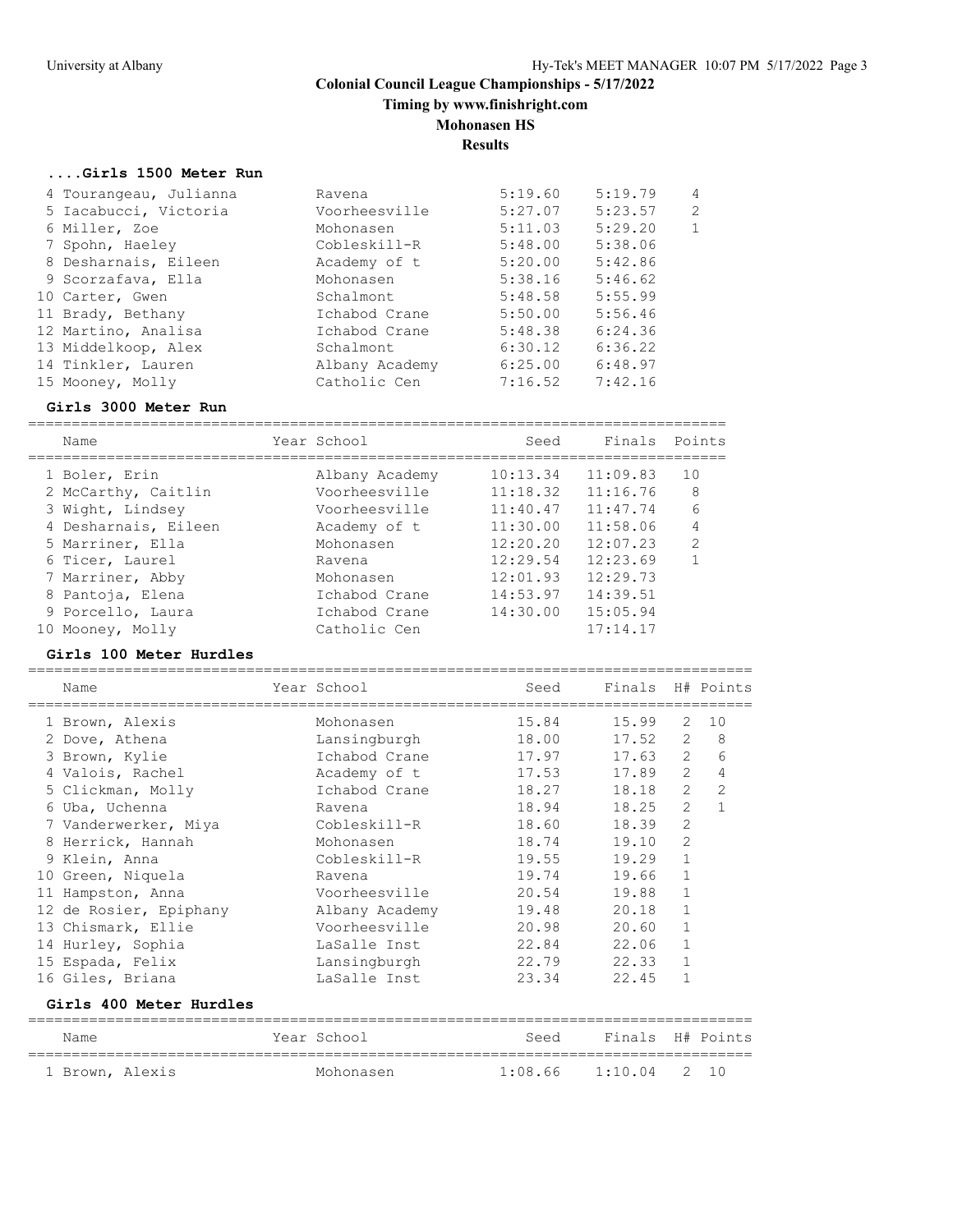**Timing by www.finishright.com**

## **Mohonasen HS**

**Results**

## **....Girls 400 Meter Hurdles**

| 2 Dove, Athena        | Lansingburgh   | 1:10.07 | 1:12.02 | 2              | - 8            |
|-----------------------|----------------|---------|---------|----------------|----------------|
| 3 Vanderwerker, Miya  | Cobleskill-R   | 1:17.00 | 1:17.49 | 2              | 6              |
| 4 Klein, Anna         | Cobleskill-R   | 1:16.13 | 1:18.60 | $\overline{2}$ | $\overline{4}$ |
| 5 Boggs, Georgia      | Academy of t   | 1:18.00 | 1:21.74 | $\overline{2}$ | 2              |
| 6 Dunn, Rylee         | Ichabod Crane  | 1:18.24 | 1:22.99 | $\overline{2}$ | 1              |
| 7 Hampston, Anna      | Voorheesville  | 1:19.82 | 1:24.27 | 2              |                |
| 8 Power, Kyde         | Mohonasen      | 1:23.04 | 1:24.42 | 1              |                |
| 9 Geiger, Zoey        | Ichabod Crane  | 1:22.44 | 1:29.61 |                |                |
| 10 Hurley, Sophia     | LaSalle Inst   | 1:26.44 | 1:29.76 | $\mathbf{1}$   |                |
| 11 Drindak, Adrianna  | Academy of t   | 1:21.69 | 1:31.17 | 2              |                |
| 12 Hunt, Ellerie      | Catholic Cen   | 1:27.84 | 1:31.37 | 1              |                |
| 13 Munro, Kali        | Voorheesville  | 1:32.60 | 1:36.06 | $\mathbf{1}$   |                |
| 14 Ellis, Sophia      | Albany Academy | 1:42.15 | 1:39.31 | $\mathbf{1}$   |                |
| 15 Colantonio, Kierra | Lansingburgh   | 1:40.28 | 1:46.06 |                |                |
|                       |                |         |         |                |                |

#### **Girls 2000 Meter Steeplechase**

================================================================================

| Name                | Year School   | Seed    | Finals  | Points |
|---------------------|---------------|---------|---------|--------|
| 1 Dove, Athena      | Lansingburgh  | 8:01.12 | 7:57.82 | 10     |
| 2 Sayahi, Mariem    | Voorheesville | 7:45.74 | 7:58.93 | 8      |
| 3 Brick, Merrin     | Voorheesville | 9:27.30 | 8:56.63 | 6      |
| 4 Thayer, Lexi      | Mohonasen     | 9:05.17 | 9:13.42 | 4      |
| 5 Smith, Marissa    | Mohonasen     | 9:01.19 | 9:20.65 | 2      |
| 6 Drindak, Adrianna | Academy of t  | 9:15.00 | 9:38.64 |        |
| 7 mantica, madelyn  | Cohoes        | 9:59.76 | 9:52.32 |        |

## **Girls 4x100 Meter Relay**

| School                              | Seed                      | Finals  |                | H# Points     |
|-------------------------------------|---------------------------|---------|----------------|---------------|
| 1 Albany Academy 'A'                | 54.39                     | 52.54   |                | 2 10          |
| 1) Choma, Isabel                    | 2) Frazier, Lucie         |         |                |               |
| 3) Gorospe, Iciar                   | 4) Mantzouris, Stylianna  |         |                |               |
| 2 Schalmont. 'A'                    | 53.32                     | 53.32   | $\overline{2}$ | 8             |
| 1) Kushner, Zara                    | 2) Delsignore, Lillihanna |         |                |               |
| 3) Eiser, Caelyn                    | 4) Rider, Haley           |         |                |               |
| 3 Academy of the Holy Names<br>' A' | 54.81                     | 55.62   | $\overline{2}$ | 6             |
| 1) Valois, Rachel                   | 2) Sementilli, Chiara     |         |                |               |
| 3) Murray, Lauren                   | 4) McKenna, Maggie        |         |                |               |
| 4 Mohonasen 'A'                     | 54.33                     | 55.73   | $\mathcal{L}$  | 4             |
| 1) Hodson, Gianna                   | 2) Varga, Julia           |         |                |               |
| 3) Amir, Anum                       | 4) Lehman, Lauren         |         |                |               |
| 5 Lansingburgh 'A'                  | 55.60                     | 55.97   | $\mathcal{L}$  | $\mathcal{L}$ |
| 1) Johnson, Madison                 | 2) Johnson, Taylor        |         |                |               |
| 3) Deloatch, Nijiaana               | 4) DeJesus, Betty         |         |                |               |
| 6 Ichabod Crane 'A'                 | 56.58                     | 56.05   | 2              | $\mathbf{1}$  |
| 1) Clickman, Molly                  | 2) Pizza, Grace           |         |                |               |
| 3) Samascott, Kristanna             | 4) Flint, Kayte           |         |                |               |
| 7 Ravena 'A'                        | 57.57                     | 56.93   | 2              |               |
| 1) Robinson, Khalia                 | 2) Canham, Chloe          |         |                |               |
| 3) McFerran, Katie                  | 4) Green, Niquela         |         |                |               |
| 8 Cohoes<br>$\mathsf{A}$            | 1:00.21                   | 1:21.22 | 1              |               |
| 1) Rivas, Mariana                   | 2) Hickman, Mecca         |         |                |               |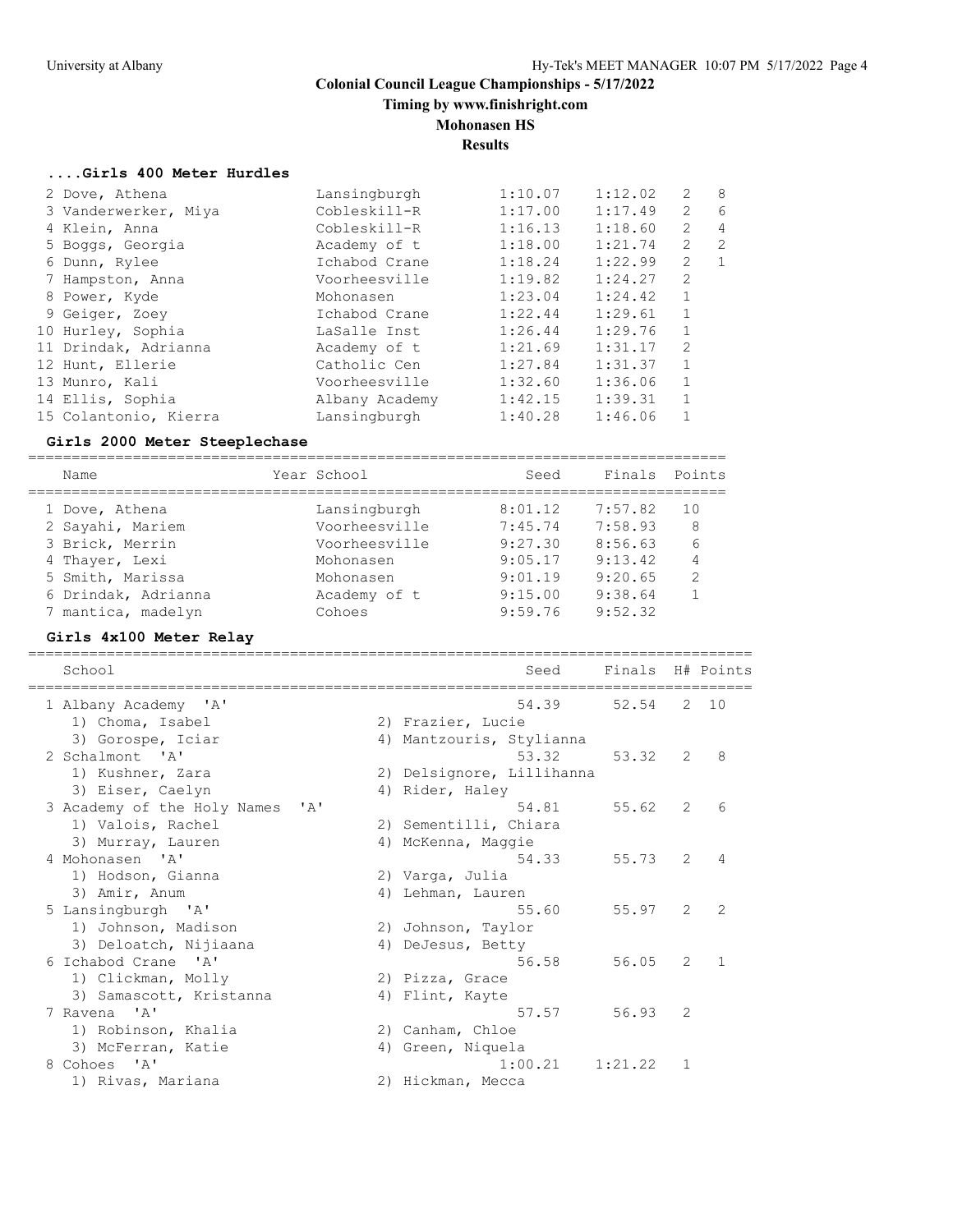**Timing by www.finishright.com**

#### **Mohonasen HS**

#### **Results**

#### **....Girls 4x100 Meter Relay**

| 3) Martinez, Alivia             | 4) Smith, Alexius      |
|---------------------------------|------------------------|
| 9 Voorheesville 'A'             | 1:00.10<br>$1:21.64$ 1 |
| 1) Dolin, Caroline              | 2) Arlington, Olivia   |
| 3) Marzinsky, Elizabeth         | 4) Deeb, Cailyn        |
| 10 LaSalle Institute (Troy) 'A' | 1:25.27<br>59.70       |
| 1) Riganti, Ella                | 2) Rossman, Abbigale   |
| 3) Haring, Natalie              | 4) Boenau, CarlyeAna   |
|                                 |                        |

#### **Girls 4x400 Meter Relay**

|                                          | ================ | ===================           |         |                |              |
|------------------------------------------|------------------|-------------------------------|---------|----------------|--------------|
| School                                   |                  | Seed                          | Finals  |                | H# Points    |
| 1 Albany Academy 'A'<br>1) Choma, Isabel |                  | 4:22.09<br>2) Frazier, Lucie  | 4:22.55 | 2              | 10           |
| 3) Gorospe, Iciar                        |                  | 4) Boler, Erin                |         |                |              |
| 2 Ravena<br>' A'                         |                  | 4:25.14                       | 4:28.57 | 2              | 8            |
| 1) Ortiz, Alivia                         |                  | 2) Canham, Chloe              |         |                |              |
| 3) Tourangeau, Julianna                  |                  | 4) Pagnotta, Katie            |         |                |              |
| 3 Ichabod Crane 'A'                      |                  | 4:25.30                       | 4:30.74 | 2              | 6            |
| 1) Melanson, Kiley                       |                  | 2) Scott, Isabella            |         |                |              |
| 3) Dolge, Abby                           |                  | 4) Slade, Victoria            |         |                |              |
| 4 Voorheesville 'A'                      |                  | 4:31.95                       | 4:31.82 | $\overline{2}$ | 4            |
| 1) Gibson, Devonne                       |                  | 2) Kirgan, Chloe              |         |                |              |
| 3) Genovesi, Mary                        |                  | 4) Farrell, Lily              |         |                |              |
| 5 Academy of the Holy Names              | ' A'             |                               | 4:34.37 | $\mathbf{1}$   | 2            |
| 1) Schlegel, Logan                       |                  | 2) Regan, Katelyn             |         |                |              |
| 3) Brewer, Morgan                        |                  | 4) Desharnais, Eileen         |         |                |              |
| 6 Schalmont. 'A'                         |                  | 4:37.77                       | 4:35.22 | $\overline{2}$ | $\mathbf{1}$ |
| 1) Angleozzi, Gianna                     |                  |                               |         |                |              |
| 3) Tuttle, Jurnee                        |                  | 2) Stubbs, Abbey              |         |                |              |
| 7 Lansingburgh 'A'                       |                  | 4) Hughes, Abigail<br>4:41.98 | 4:45.83 | $\mathbf{1}$   |              |
|                                          |                  |                               |         |                |              |
| 1) Bull, Vivian                          |                  | 2) Dingley, Emma              |         |                |              |
| 3) Sheppie, Adriana                      |                  | 4) DeJesus, Betty             |         |                |              |
| 8 LaSalle Institute (Troy)               | ' A'             | 5:04.44                       | 4:55.96 | $\mathbf{1}$   |              |
| 1) Mitchell, Quinn                       |                  | 2) Hurley, Sophia             |         |                |              |
| 3) Smith, Isabella                       |                  | 4) Olivo-Vukovic, Erika       |         |                |              |
| 9 Mohonasen<br>' A'                      |                  | 4:32.70                       | 4:56.15 | 2              |              |
| 1) Perez-Tucker, Zionna                  |                  | 2) Miller, Zoe                |         |                |              |
| 3) Supaul, Bonnieta                      |                  | 4) Lehman, Lauren             |         |                |              |
| 10 Cobleskill-Richmondville              | ' A'             | 4:58.00                       | 5:00.04 | $\mathbf{1}$   |              |
| 1) Batchler, Abigail                     |                  | 2) Spohn, Haeley              |         |                |              |
| 3) Vanderwerker, Miya                    |                  | 4) Klein, Anna                |         |                |              |

#### **Girls 4x800 Meter Relay**

================================================================================ School Seed Finals Points ================================================================================ 1 Voorheesville 'A' 10:24.69 10:36.43 10 1) McCarthy, Alannah (2) Farrell, Lily 3) Kirgan, Chloe 4) Crissafulli, Alara 2 Academy of the Holy Names 'A' 10:57.38 10:58.65 8 1) Byrne, Rae 2) Lynch, Julia 3) Regan, Katelyn 1988 (2008) 4) Schlegel, Logan 3 Schalmont 'A' 10:58.32 10:59.72 6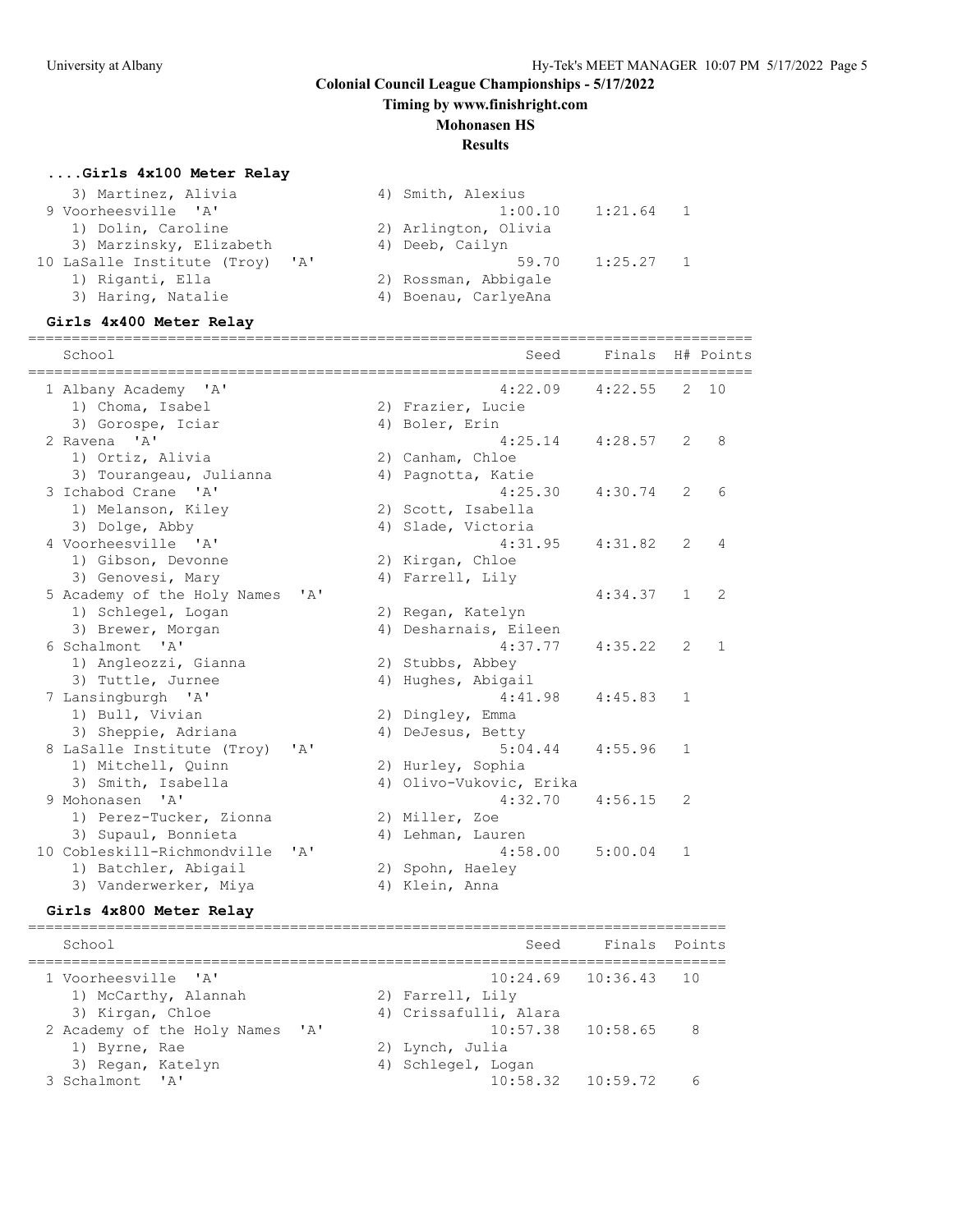**Timing by www.finishright.com**

## **Mohonasen HS**

#### **Results**

## **....Girls 4x800 Meter Relay**

| 1) Angleozzi, Gianna | 2) Stubbs, Abbey      |                       |                |
|----------------------|-----------------------|-----------------------|----------------|
| 3) Carter, Gwen      | 4) Tuttle, Jurnee     |                       |                |
| 4 Mohonasen 'A'      |                       | $10:55.43$ $11:00.70$ | $\overline{4}$ |
| 1) Miller, Zoe       | 2) Supaul, Bonnieta   |                       |                |
| 3) Scorzafava, Ella  | 4) Smith, Marissa     |                       |                |
| 5 Ichabod Crane 'A'  | $12:02.01$ $11:26.89$ |                       | 2              |
| 1) Doria, Briana     | 2) Grace, Rebekah     |                       |                |
| 3) Brady, Bethany    | 4) Slade, Victoria    |                       |                |
| 6 Albany Academy 'A' | 12:00.00              | 12:21.09              |                |
| 1) Broderick, Alina  | 2) Cooney, Natalie    |                       |                |
| 3) Cooney, Kara      | 4) Peruffo, Ava       |                       |                |
|                      |                       |                       |                |

#### **Girls High Jump**

| 4' up by 3" till 4'6 thern by 2"<br>Name<br>============                                                                                                                                                                                                  | Year School                                                                                                                                                                       | Seed                                                                                                                                                                             | Finals                                                                                                                                                               | Points                                              |                 |  |  |
|-----------------------------------------------------------------------------------------------------------------------------------------------------------------------------------------------------------------------------------------------------------|-----------------------------------------------------------------------------------------------------------------------------------------------------------------------------------|----------------------------------------------------------------------------------------------------------------------------------------------------------------------------------|----------------------------------------------------------------------------------------------------------------------------------------------------------------------|-----------------------------------------------------|-----------------|--|--|
| 1 Frazier, Lucie<br>2 Seymour, Margaret<br>3 Herrick, Hannah<br>4 Napples, Phelisha<br>5 Smith, Alexius<br>6 Hampston, Anna<br>7 Geiger, Zoey<br>8 Brown, Kylie<br>8 Ware-Salazar, Regina<br>10 de Rosier, poem<br>-- DiLallo, Chloe<br>-- Schilde, Kealy | Albany Academy<br>Academy of t<br>Mohonasen<br>Lansingburgh<br>Cohoes<br>Voorheesville<br>Ichabod Crane<br>Ichabod Crane<br>Ravena<br>Albany Academy<br>Mohonasen<br>Cobleskill-R | $5 - 00.00$<br>$5 - 02.00$<br>$4 - 08.00$<br>$4 - 08.00$<br>$4 - 04.00$<br>$4 - 04.00$<br>$4 - 04.00$<br>$4 - 04.00$<br>$4 - 06.00$<br>$4 - 00.00$<br>$3 - 09.00$<br>$4 - 00.00$ | $J4 - 10.00$<br>$J4 - 10.00$<br>$J4 - 08.00$<br>$J4 - 06.00$<br>J4-06.00<br>$J4 - 03.00$<br>$J4 - 03.00$<br>$J4 - 00.00$<br>$J4 - 00.00$<br>$J4 - 00.00$<br>NΗ<br>NH | 10<br>8<br>6<br>4<br>2<br>$\mathbf{1}$              | won in jump off |  |  |
| Girls Pole Vault<br>_______________________                                                                                                                                                                                                               |                                                                                                                                                                                   |                                                                                                                                                                                  |                                                                                                                                                                      |                                                     |                 |  |  |
| $6'$ up by $6''$<br>Name                                                                                                                                                                                                                                  | Year School                                                                                                                                                                       | Seed                                                                                                                                                                             | Finals Points                                                                                                                                                        |                                                     |                 |  |  |
| 1 Ortiz, Alivia<br>2 Valois, Rachel<br>3 de Rosier, poem<br>4 Batchler, Abigail<br>5 Miller, Rachel<br>-- Spohn, Haeley<br>-- Morgan, Ce<br>Girls Long Jump                                                                                               | Ravena<br>Academy of t<br>Albany Academy<br>Cobleskill-R<br>Mohonasen<br>Cobleskill-R<br>Mohonasen                                                                                | $8 - 00.00$<br>$8 - 00.00$<br>$7 - 00.00$<br>$6 - 00.00$<br>$7 - 00.00$<br>$5 - 06.00$<br>$6 - 00.00$                                                                            | $8 - 06.00$<br>$7 - 06.00$<br>$7 - 00.00$<br>$6 - 00.00$<br>$J6 - 00.00$<br>NH<br>NH                                                                                 | 10<br>8<br>6<br>4<br>$\overline{2}$                 |                 |  |  |
| 4 Jumps<br>Name                                                                                                                                                                                                                                           | Year School                                                                                                                                                                       | Seed                                                                                                                                                                             | Finals                                                                                                                                                               | Points                                              |                 |  |  |
| 1 Brown, Alexis<br>2 Schroeder, Taylor<br>3 Mantzouris, Stylianna<br>4 Rider, Haley<br>5 Herrick, Hannah<br>6 Farrell, Lily                                                                                                                               | ============================<br>Mohonasen<br>Cobleskill-R<br>Albany Academy<br>Schalmont<br>Mohonasen<br>Voorheesville                                                            | $16 - 10.50$<br>$15 - 03.50$<br>$14 - 06.25$<br>$14 - 01.50$                                                                                                                     | ============================<br>$17 - 03.00$<br>$17 - 00.00$<br>$15 - 09.00$<br>$14 - 10.00$<br>$14 - 09.00$<br>$14 - 05.00$                                         | 10<br>8<br>6<br>4<br>$\overline{2}$<br>$\mathbf{1}$ |                 |  |  |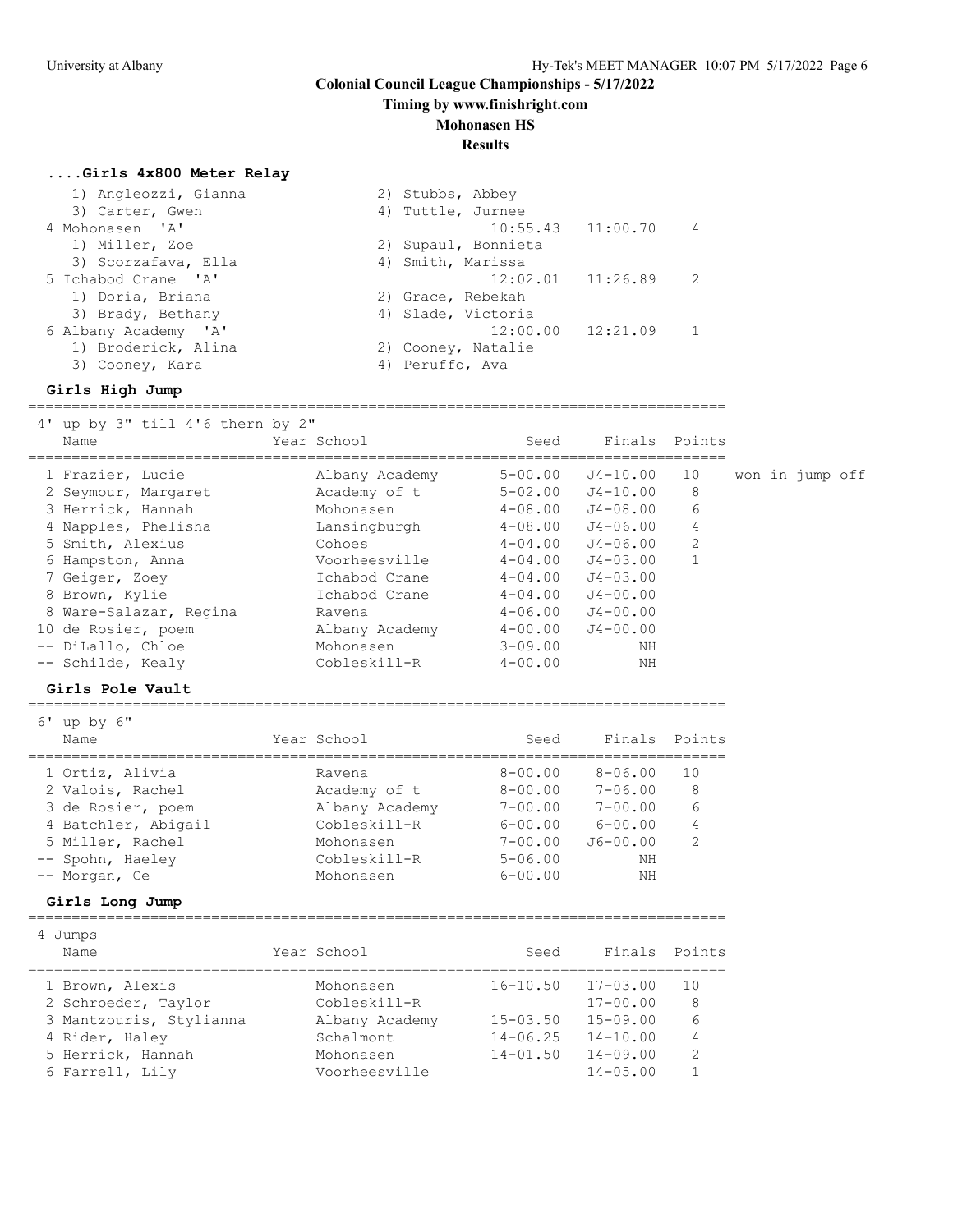**Timing by www.finishright.com**

## **Mohonasen HS**

**Results**

## **....Girls Long Jump**

| 7 Smith, Alexius      | Cohoes         | $15 - 02.50$ | $14 - 04.00$ |
|-----------------------|----------------|--------------|--------------|
| 8 McHugh, Mary        | Ravena         | $13 - 05.50$ | $13 - 08.00$ |
| 9 Deloatch, Nijiaana  | Lansingburgh   | $13 - 08.75$ | $13 - 05.00$ |
| 10 obi, Brianna       | Albany Academy | $13 - 02.00$ | $13 - 04.00$ |
| 11 Deeb, Cailyn       | Voorheesville  | $13 - 00.50$ | $13 - 02.00$ |
| 12 Green, Niquela     | Ravena         | $13 - 11.25$ | $13 - 00.00$ |
| 13 Kushner, Zara      | Schalmont      | $13 - 09.50$ | $12 - 10.00$ |
| 14 O'Brien, Mackenzie | Lansingburgh   | $11 - 11.00$ | $12 - 08.00$ |
| 15 Sementilli, Chiara | Academy of t   | $12 - 06.00$ | $12 - 01.00$ |
| 16 Rivas, Mariana     | Cohoes         | $12 - 00.75$ | $11 - 09.00$ |
| 17 Kopec, Valerie     | Ichabod Crane  | $11 - 04.00$ | $11 - 07.00$ |
| 18 Soucia, Elizabeth  | Cobleskill-R   |              | $11 - 01.00$ |
| 19 Paglia, Emily      | Catholic Cen   | $9 - 07.00$  | $10 - 05.00$ |
| 20 Sullivan, Marilyn  | Catholic Cen   |              | $10 - 04.00$ |

#### **Girls Triple Jump**

================================================================================

|   | Jumps                 |                |              |              |                |
|---|-----------------------|----------------|--------------|--------------|----------------|
|   | Name                  | Year School    | Seed         | Finals       | Points         |
|   |                       |                |              |              |                |
|   | 1 Hughes, Abigail     | Schalmont      | $34 - 04.00$ | $36 - 05.50$ | 10             |
|   | 2 Brown, Alexis       | Mohonasen      | $34 - 06.00$ | $35 - 09.25$ | 8              |
|   | 3 Flint, Allison      | Ichabod Crane  | $36 - 00.50$ | $35 - 04.00$ | 6              |
|   | 4 Eiser, Caelyn       | Schalmont      | $31 - 06.00$ | $32 - 08.25$ | 4              |
|   | 5 Smith, Alexius      | Cohoes         | $32 - 04.00$ | $32 - 00.00$ | $\overline{2}$ |
|   | 6 Herrick, Hannah     | Mohonasen      | $30 - 05.00$ | $30 - 08.00$ |                |
| 7 | Dove, Athena          | Lansingburgh   | $31 - 09.00$ | $30 - 07.50$ |                |
|   | 8 Arlington, Olivia   | Voorheesville  | $29 - 05.25$ | $29 - 11.50$ |                |
|   | 9 McHugh, Mary        | Ravena         | $30 - 02.00$ | $29 - 05.00$ |                |
|   | 10 McFerran, Katie    | Ravena         | $27 - 11.00$ | $27 - 11.50$ |                |
|   | 11 Martinez, Alivia   | Cohoes         | $25 - 00.00$ | $25 - 06.50$ |                |
|   | 12 Deeb, Cailyn       | Voorheesville  | $28 - 05.75$ | $25 - 05.00$ |                |
|   | 13 Temple, Sadia      | Albany Academy | $25 - 07.00$ | $25 - 04.00$ |                |
|   | 14 Paglia, Emily      | Catholic Cen   | $22 - 05.00$ | $24 - 05.00$ |                |
|   | 15 McMahon, Georgia   | Albany Academy | $25 - 00.50$ | $22 - 08.75$ |                |
|   | -- O'Brien, Mackenzie | Lansingburgh   | $29 - 06.50$ | FOUL         |                |

#### **Girls Shot Put**

| 4 Throws<br>Name     | Year School   | Seed         | Finals                    | Points          |
|----------------------|---------------|--------------|---------------------------|-----------------|
| 1 Uba, Uchenna       | Ravena        |              | $38 - 07.75$ $37 - 00.25$ | 10              |
| 2 Ouinlivan, Melissa | Mohonasen     | $34 - 01.00$ | $J33 - 05.00$             | 8               |
| 3 Drummond, Bailee   | Ichabod Crane | $29 - 01.00$ | $J29 - 09.50$             | $6\overline{6}$ |
| 4 Brookins, Emma     | Lansingburgh  | $28 - 05.00$ | $J29 - 04.50$             | 4               |
| 5 Perry, Samantha    | Schalmont.    | $29 - 06.00$ | $J28 - 01.00$             | $\overline{2}$  |
| 6 Hillmann, Brianna  | Voorheesville | $26 - 06.75$ | $J27 - 06.00$             | $\mathbf{1}$    |
| 7 Schroeder, Taylor  | Cobleskill-R  |              | $J26 - 07.00$             |                 |
| 8 Hunt, Ellerie      | Catholic Cen  | $27 - 00.00$ | $J26 - 06.00$             |                 |
| 9 Adams, Ariel       | Lansingburgh  | $24 - 08.50$ | $J26 - 05.00$             |                 |
| 10 Morrow, Maria     | Ravena        | $28 - 00.00$ | $J25 - 10.50$             |                 |
| 11 Amadon, Caroline  | Academy of t  | $26 - 00.25$ | $J25 - 10.25$             |                 |
| 12 Wasula, Anna      | Academy of t  | $27 - 07.25$ | $J25 - 09.00$             |                 |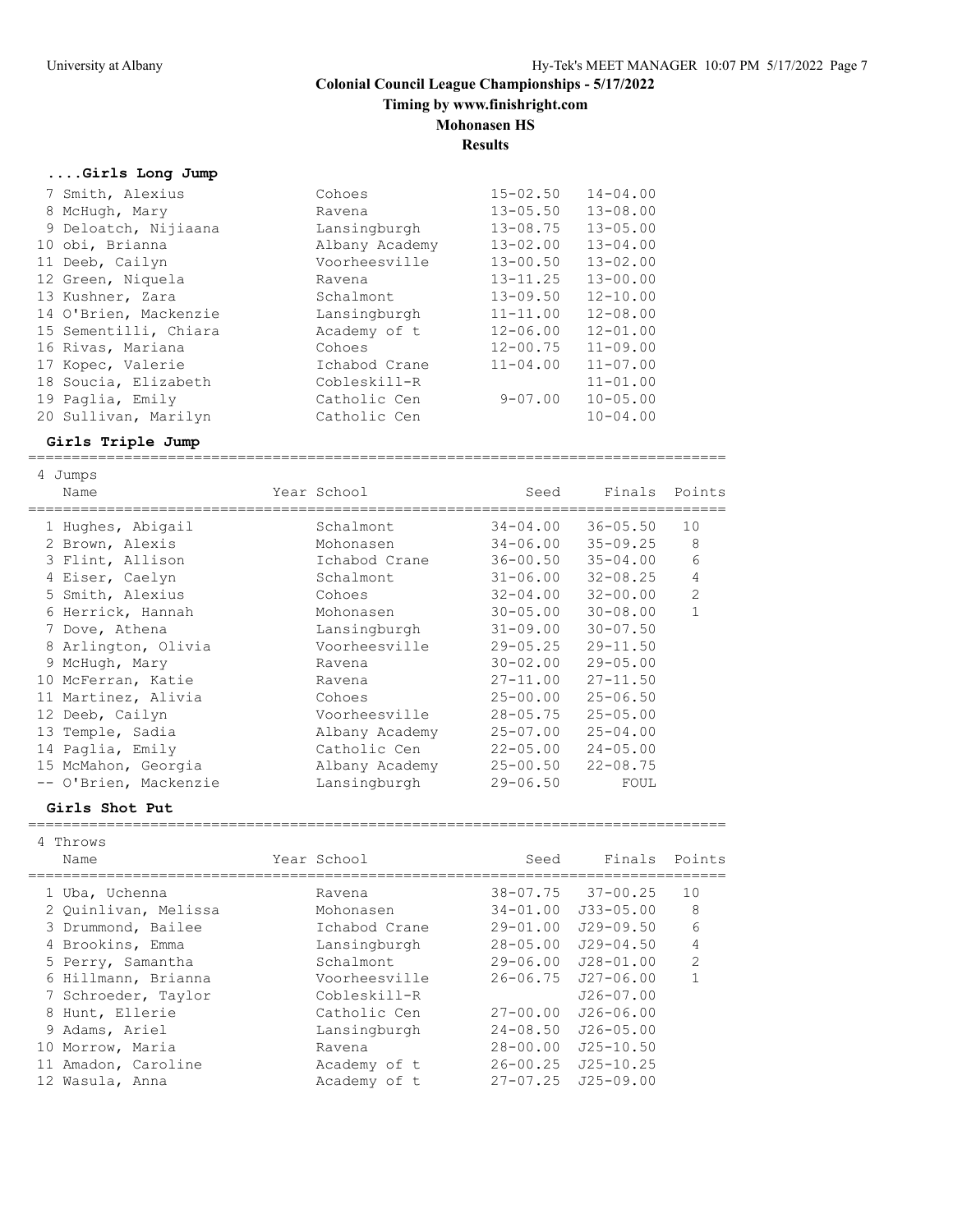**Timing by www.finishright.com**

## **Mohonasen HS**

**Results**

#### **....Girls Shot Put**

| 13 Wolfe, Ursula     | Albany Academy | $23 - 06.00$ | $J23 - 05.00$      |  |
|----------------------|----------------|--------------|--------------------|--|
| 14 Reed, Leah        | Cohoes         | $25 - 02.00$ | $J23 - 03.00$      |  |
| 15 Ford, Morgan      | Albany Academy | $22 - 06.50$ | $J22 - 00.00$      |  |
| 16 Haring, Natalie   | LaSalle Inst   | $27 - 02.00$ | $J21 - 11.50$      |  |
| 17 Eitleman, Morgan  | Voorheesville  | $22 - 01.75$ | $J21 - 04.00$      |  |
| 18 peraza, dayanna   | Cohoes         | $22 - 10.00$ | $J19 - 10.50$      |  |
| 19 Coloney, Aimee    | Catholic Cen   |              | 19-07.25 J19-09.75 |  |
| 20 Schilde, Kealy    | Cobleskill-R   |              | $J19 - 04.00$      |  |
| 21 Fisone, Gabriella | Mohonasen      | $19 - 00.00$ | $J17 - 07.50$      |  |
| 22 Kratt, Mariah     | Ichabod Crane  | $16 - 07.00$ | J15-06.00          |  |
|                      |                |              |                    |  |

#### **Girls Discus Throw**

================================================================================

| 4 Throws<br>Name     | Year School                    | Seed       | Finals Points |                |
|----------------------|--------------------------------|------------|---------------|----------------|
| 1 Uba, Uchenna       | ====================<br>Ravena | $128 - 06$ | $130 - 04$    | 10             |
| 2 Quinlivan, Melissa | Mohonasen                      | $103 - 06$ | 99-11         | 8              |
| 3 Hunt, Ellerie      | Catholic Cen                   | $90 - 11$  | $99 - 05$     | 6              |
| 4 Drummond, Bailee   | Ichabod Crane                  | $94 - 05$  | 88-08         | 4              |
| 5 Hillmann, Brianna  | Voorheesville                  | $81 - 10$  | 86-11         | $\overline{2}$ |
| 6 Morrow, Maria      | Ravena                         | 83-08      | $86 - 05$     | $\mathbf{1}$   |
| 7 Adams, Ariel       | Lansingburgh                   | $75 - 04$  | $82 - 06$     |                |
| 8 Wolfe, Ursula      | Albany Academy                 | $63 - 04$  | $79 - 09$     |                |
| 9 Perry, Samantha    | Schalmont                      | $82 - 00$  | $78 - 03$     |                |
| 10 Brookins, Emma    | Lansingburgh                   | $65 - 09$  | $74 - 05$     |                |
| 11 Schilde, Kealy    | Cobleskill-R                   |            | $73 - 02$     |                |
| 12 Payton, Katrina   | Albany Academy                 | 66-01      | $64 - 08$     |                |
| 13 Amadon, Caroline  | Academy of t                   | $62 - 01$  | $63 - 01$     |                |
| 14 Eitleman, Morgan  | Voorheesville                  | $60 - 06$  | $63 - 00$     |                |
| 15 Reed, Leah        | Cohoes                         | $55 - 01$  | $54 - 07$     |                |
| 16 Southcott, Haylee | Ichabod Crane                  | $47 - 02$  | $51 - 03$     |                |
| 17 Rossman, Abbigale | LaSalle Inst                   | $46 - 05$  | $47 - 08$     |                |
| 18 Coloney, Aimee    | Catholic Cen                   | $42 - 03$  | $46 - 05$     |                |
| 19 peraza, dayanna   | Cohoes                         | $41 - 02$  | $39 - 07$     |                |
| 20 Portee, Keisyra   | Academy of t                   | $50 - 01$  | $39 - 05$     |                |
| 21 Quivey, Madison   | Mohonasen                      | $55 - 08$  | $38 - 08$     |                |

#### **Outdoor Pentathlon: #5 Girls 800 Meter Run Outdoor Pentathlon**

| Name              | Year School   |         | Finals Points |
|-------------------|---------------|---------|---------------|
|                   |               |         |               |
| 1 Bull, Vivian    | Lansingburgh  | 2:48.10 | 484           |
| 2 Murphy, Haley   | Voorheesville | 2:58.89 | 376           |
| 3 Dreslin, Nora   | Academy of t  | 3:01.67 | 350           |
| 4 Johnson, Taylor | Lansingburgh  | 3:13.99 | 246           |

#### **Outdoor Pentathlon: #1 Girls 100 Meter Hurdles Outdoor Pentathlon**

| Name              | Year School   | Finals Points |     |
|-------------------|---------------|---------------|-----|
|                   |               |               |     |
| 1 Johnson, Taylor | Lansingburgh  | 20.85         | 236 |
| 2 Bull, Vivian    | Lansingburgh  | 20.95         | 228 |
| 3 Murphy, Haley   | Voorheesville | 22.00         | 157 |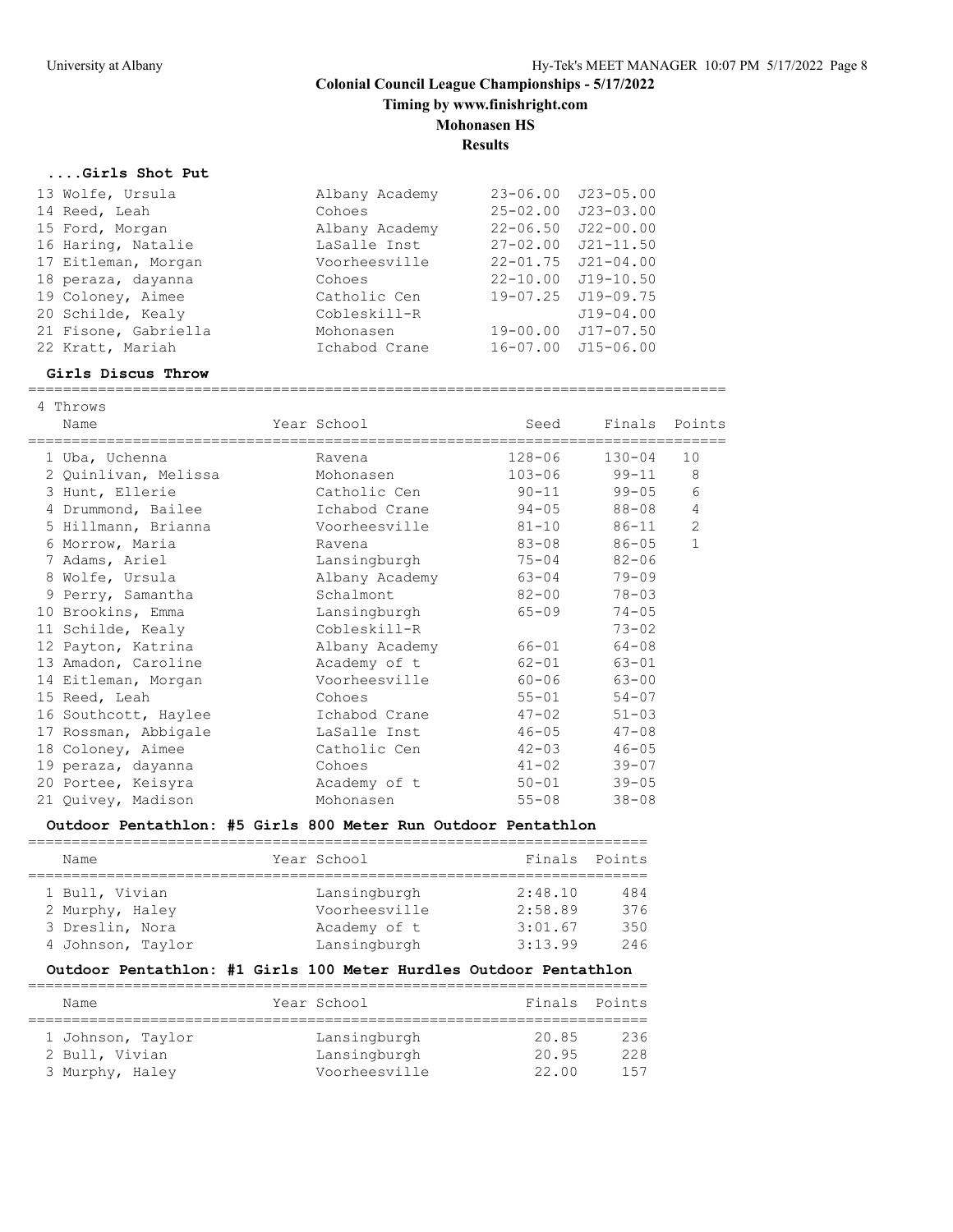**Timing by www.finishright.com**

## **Mohonasen HS**

#### **Results**

**....Outdoor Pentathlon: #1 Girls 100 Meter Hurdles Outdoor Pentathlon**

4 Dreslin, Nora Academy of t 22.11 151

## **Outdoor Pentathlon: #3 Girls High Jump Outdoor Pentathlon**

| Name              |  | Year School   | Finals Points |     |  |  |
|-------------------|--|---------------|---------------|-----|--|--|
|                   |  |               |               |     |  |  |
| 1 Bull, Vivian    |  | Lansingburgh  | 1.31m         | 419 |  |  |
| 2 Dreslin, Nora   |  | Academy of t  | 1.28m         | 389 |  |  |
| 3 Murphy, Haley   |  | Voorheesville | 1.25m         | 359 |  |  |
| 4 Johnson, Taylor |  | Lansingburgh  | 1.22m         | 331 |  |  |

## **Outdoor Pentathlon: #4 Girls Long Jump Outdoor Pentathlon**

| Name              | Year School   | Finals Points |     |
|-------------------|---------------|---------------|-----|
|                   |               |               |     |
| 1 Johnson, Taylor | Lansingburgh  | 4.11m         | 333 |
| 2 Bull, Vivian    | Lansingburgh  | 3.86m         | 276 |
| 3 Murphy, Haley   | Voorheesville | 3.62m         | 225 |
| 4 Dreslin, Nora   | Academy of t  | 3.30m         | 161 |

#### **Outdoor Pentathlon: #2 Girls Shot Put Outdoor Pentathlon**

| Name              | Year School   | Finals | Points |
|-------------------|---------------|--------|--------|
|                   |               |        |        |
| 1 Johnson, Taylor | Lansingburgh  | 6.71m  | 316    |
| 2 Bull, Vivian    | Lansingburgh  | 5.77m  | 257    |
| 3 Murphy, Haley   | Voorheesville | 5.41m  | 234    |
| 4 Dreslin, Nora   | Academy of t  | 5.05m  | 211    |

#### **Girls Outdoor Pentathlon**

| Name              | Year School   | Seed |      | Finals H# Points |
|-------------------|---------------|------|------|------------------|
| 1 Bull, Vivian    | Lansingburgh  | 1466 | 1664 | 1 ()             |
| 2 Johnson, Taylor | Lansingburgh  | 1529 | 1462 | 8                |
| 3 Murphy, Haley   | Voorheesville |      | 1351 |                  |
| 4 Dreslin, Nora   | Academy of t  | 1191 | 1262 |                  |

#### **Boys 100 Meter Dash**

| Name                  | Year School    | Seed  | Finals |                | H# Points |
|-----------------------|----------------|-------|--------|----------------|-----------|
| 1 Seabury, Baden      | Ichabod Crane  | 10.73 | 10.94  | 3              | 10        |
| 2 Gershon, Isaiah     | Mohonasen      | 10.95 | 11.07  | 3              | 8         |
| 3 Praileau, Bashir    | Albany Academy | 11.34 | 11.15  | 3              | 6         |
| 4 Kusek, Andrew       | Schalmont      | 11.29 | 11.37  | 3              | 3         |
| 4 Stodghill, Cameron  | LaSalle Inst   | 11.14 | 11.37  | 3              | 3         |
| 6 Buttofucco, Anthony | Cohoes         | 11.50 | 11.66  | 3              |           |
| 7 Shull, Caleb        | Catholic Cen   | 11.90 | 11.69  | $\overline{2}$ |           |
| 8 Green, Ethan        | Ravena         | 11.80 | 11.88  | $\mathfrak{D}$ |           |
| 9 Govan, Charles      | Lansingburgh   | 11.95 | 11.89  | $\mathfrak{D}$ |           |
| 9 Martin, Javonte     | Cohoes         | 11.80 | 11.89  | $\mathfrak{D}$ |           |
| 11 English, Deondre   | Ravena         | 11.60 | 11.97  | 3              |           |
| 12 Greer, Toby        | Ichabod Crane  | 12.22 | 11.98  | $\overline{2}$ |           |
|                       |                |       |        |                |           |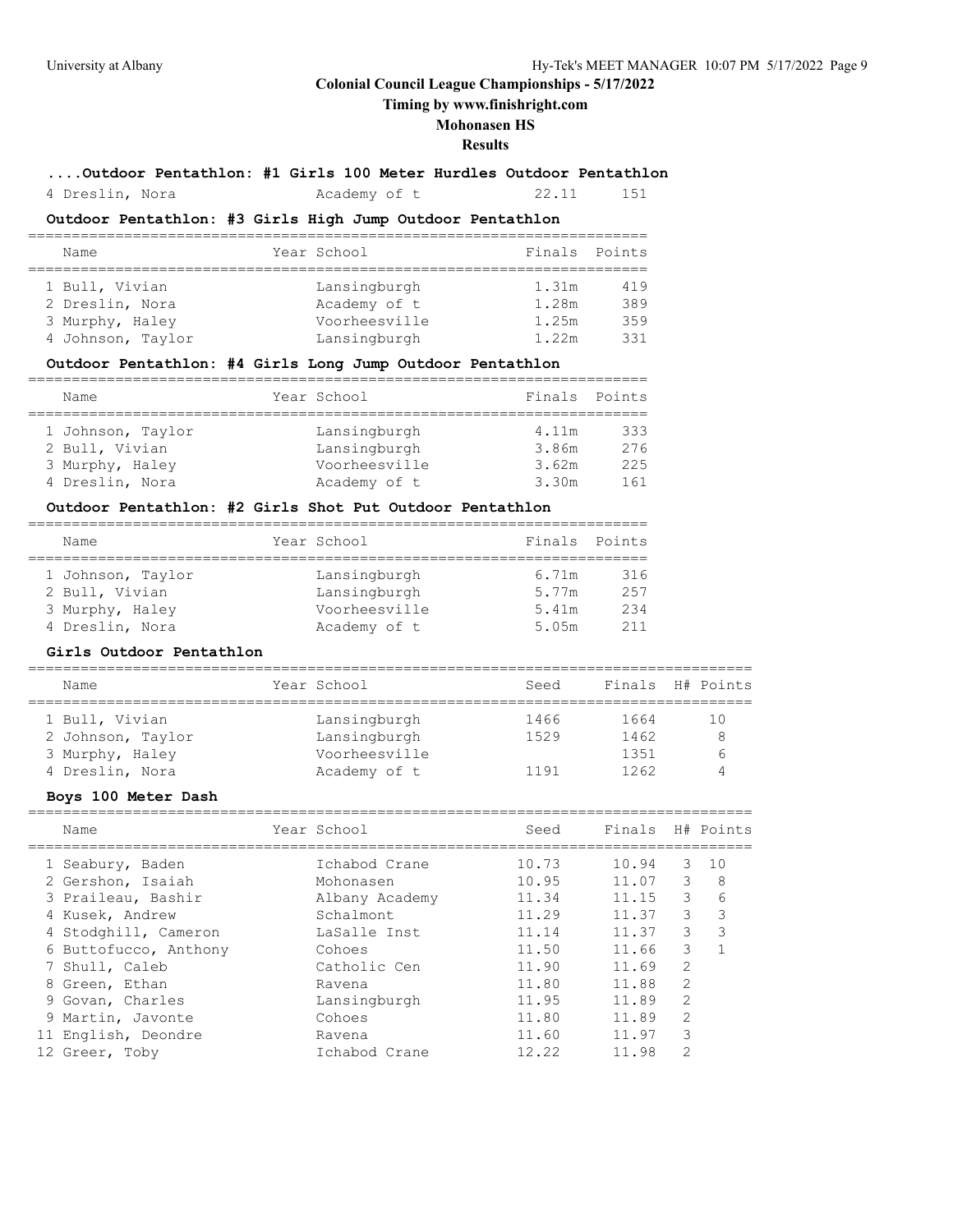**Timing by www.finishright.com**

## **Mohonasen HS**

**Results**

## **....Boys 100 Meter Dash**

| 13 Trujillo, Santiago | Lansingburgh  | 11.83 | 12.07 | -2            |
|-----------------------|---------------|-------|-------|---------------|
| 14 Zanelo, Jake       | Voorheesville | 11.35 | 12.08 | 3             |
| 15 Pietrefesa, John   | Mohonasen     | 12.04 | 12.16 | -2            |
| 16 Smith, Caiden      | Schalmont     | 12.65 | 12.54 | 1             |
| 17 Moore, Darrien     | Catholic Cen  | 12.60 | 12.59 | $\mathcal{L}$ |
| 18 Schroeder, Mathew  | Cobleskill-R  | 14.20 | 12.97 |               |
| 19 Ouick, Maddox      | Voorheesville | 13.37 | 14.23 |               |

## **Boys 200 Meter Dash**

| Name                  | Year School   | Seed  | Finals |                | H# Points      |
|-----------------------|---------------|-------|--------|----------------|----------------|
| 1 Seabury, Baden      | Ichabod Crane | 22.03 | 22.52  | 3              | 10             |
| 2 Gershon, Isaiah     | Mohonasen     | 22.64 | 22.69  | 3              | 8              |
| 3 Stodghill, Cameron  | LaSalle Inst  | 23.04 | 23.30  | 3              | 6              |
| Foote, Charlie        | Cobleskill-R  | 23.35 | 23.67  | 3              | 4              |
| 5 Pochobradsky, Ben   | Mohonasen     | 23.70 | 23.77  | 3              | $\overline{2}$ |
| 6 Shull, Caleb        | Catholic Cen  | 23.40 | 23.99  | 3              | $\mathbf{1}$   |
| 7 Buttofucco, Anthony | Cohoes        | 24.20 | 24.24  | $\overline{2}$ |                |
| 8 Trujillo, Santiago  | Lansingburgh  | 24.28 | 24.56  | $\mathfrak{D}$ |                |
| 9 Bradley, Jermaine   | Lansingburgh  | 24.29 | 24.65  | $\overline{2}$ |                |
| 10 Martin, Javonte    | Cohoes        | 24.61 | 24.72  | $\overline{2}$ |                |
| 11 English, Deondre   | Ravena        | 23.30 | 24.78  | 3              |                |
| 12 Green, Ethan       | Ravena        | 25.22 | 24.97  | $\overline{2}$ |                |
| 13 Laribee, Kyle      | Schalmont     | 24.85 | 25.17  | $\overline{2}$ |                |
| 14 McCann, Bryce      | Cobleskill-R  | 25.30 | 25.57  | $\overline{2}$ |                |
| 15 Roberson, Sei'mir  | Catholic Cen  | 27.20 | 26.18  |                |                |
| 15 McCollum, Parker   | Ichabod Crane | 25.68 | 26.18  |                |                |
|                       |               |       |        |                |                |

## **Boys 400 Meter Dash**

| Name                    | Year School    | Seed    | Finals H# Points |                |                |
|-------------------------|----------------|---------|------------------|----------------|----------------|
| 1 Foote, Charlie        | Cobleskill-R   | 49.60   | 50.15            | 3              | 10             |
| 2 Pochobradsky, Ben     | Mohonasen      | 51.45   | 51.06            | 3              | 8              |
| 3 Stodghill, Cameron    | LaSalle Inst   | 50.94   | 51.92            | 3              | 6              |
| 4 Laribee, Kyle         | Schalmont      | 55.18   | 54.13            | 3              | 4              |
| 5 Lucas, Joe            | Voorheesville  | 53.85   | 54.43            | 3              | $\overline{c}$ |
| 6 Bradley, Jermaine     | Lansingburgh   | 55.14   | 54.90            | 3              | $\mathbf{1}$   |
| 7 DeCelle, Matthew      | Cohoes         | 52.54   | 54.94            | 3              |                |
| 8 Greer, Toby           | Ichabod Crane  | 54.62   | 55.20            | 3              |                |
| 9 Scott, Jamar          | Lansingburgh   | 55.85   | 55.35            | 2              |                |
| 10 English, Deondre     | Ravena         | 56.67   | 56.12            | $\overline{2}$ |                |
| 11 Hunter, Daniel       | LaSalle Inst   | 55.64   | 56.73            | 2              |                |
| 12 Reilly, Nick         | Voorheesville  | 57.10   | 57.32            | 2              |                |
| 13 McCann, Bryce        | Cobleskill-R   | 56.80   | 58.28            | $\overline{c}$ |                |
| 14 Gorospe, Eduardo     | Albany Academy | 57.00   | 58.58            | 2              |                |
| 15 Phillips, Hunter     | Mohonasen      | 56.89   | 59.95            | 2              |                |
| 16 Taylor, Elijah       | Albany Academy | 58.00   | 1:00.01          | $\overline{2}$ |                |
| 17 Deleisseques, Oliver | Ichabod Crane  | 58.15   | 1:33.54          | $\mathbf{1}$   |                |
| 18 Hernandez, Cesar     | Cohoes         | 1:01.64 | 1:35.87          | $\mathbf{1}$   |                |
| 19 smith, qwameik       | Catholic Cen   | 1:02.47 | 1:38.84          | $\mathbf{1}$   |                |
| 20 Arrayo, Xauyan       | Catholic Cen   | 59.90   | 1:39.77          | 1              |                |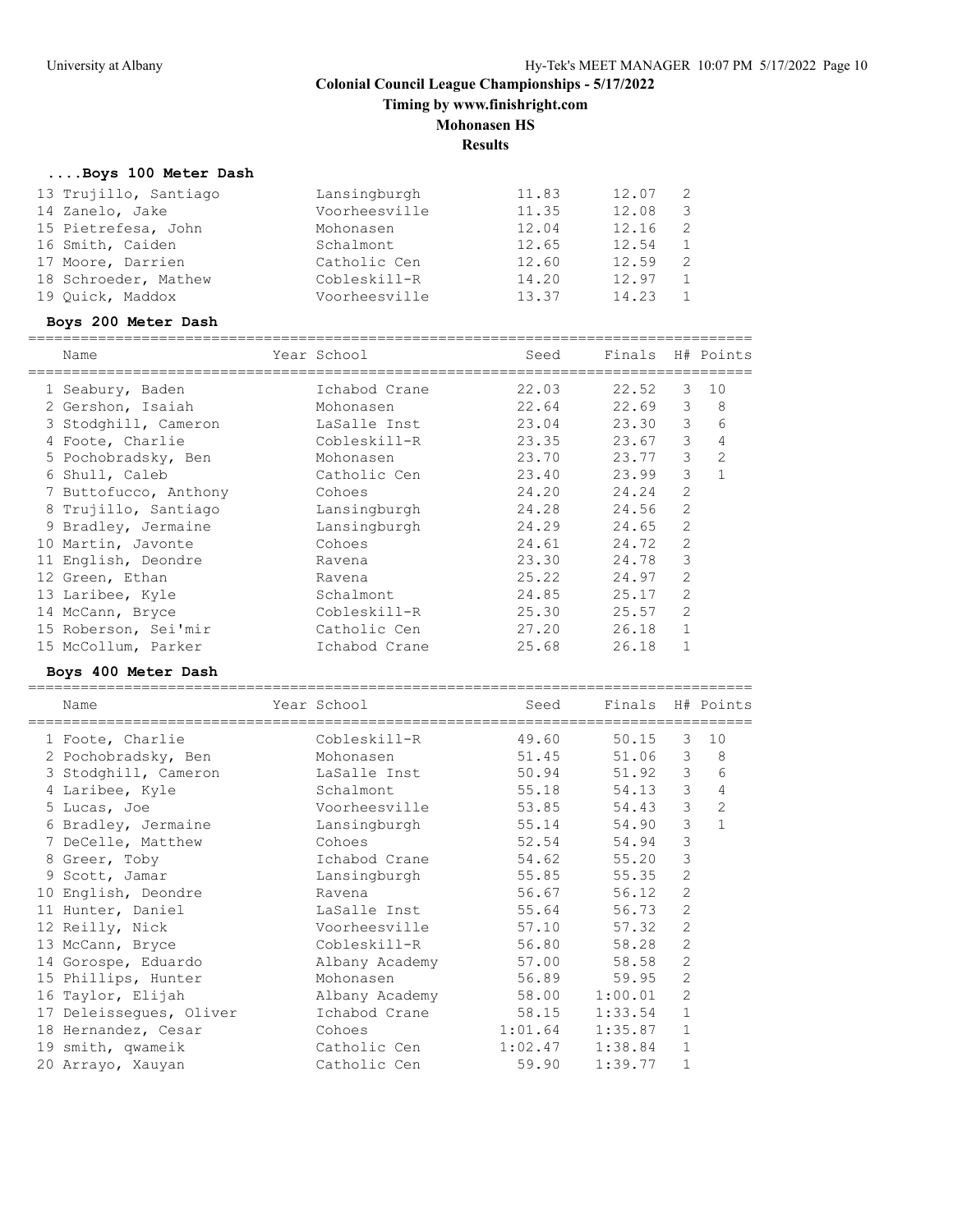**Timing by www.finishright.com**

**Mohonasen HS**

**Results**

## **Boys 800 Meter Run**

|        | Name                                   | Year School    | Seed     |          | Finals H# Points                 |
|--------|----------------------------------------|----------------|----------|----------|----------------------------------|
|        | 1 Hayes, Gitch                         | LaSalle Inst   | 1:59.64  | 1:56.77  | 2<br>10                          |
|        | 2 Simeone, Joseph                      | Albany Academy | 2:02.93  | 2:05.17  | 2<br>8                           |
|        | 3 Trolio, Colin                        | Lansingburgh   | 2:08.74  | 2:10.21  | $\overline{2}$<br>6              |
|        | 4 Gemmett, Jack                        | Schalmont.     | 2:00.31  | 2:12.55  | $\overline{2}$<br>4              |
|        | 5 Christian, Nikolas                   | Ichabod Crane  | 2:14.52  | 2:14.68  | $\overline{2}$<br>$\overline{2}$ |
|        | 6 Roohan, Breannan                     | Schalmont      | 2:13.56  | 2:15.27  | $\mathbf{1}$<br>$\overline{2}$   |
|        | 7 Simeone, David                       | Albany Academy | 2:15.00  | 2:15.98  | $\overline{c}$                   |
|        | 8 Sweeney, Jack                        | Ichabod Crane  | 2:06.17  | 2:16.20  | $\overline{c}$                   |
|        | 9 Porvaznik, James                     | Voorheesville  | 2:15.21  | 2:17.63  | $\overline{c}$                   |
|        | 10 McNaughton, Patrick                 | LaSalle Inst   | 2:13.74  | 2:17.89  | $\overline{2}$                   |
|        | 11 Prince, Dominique                   | Lansingburgh   | 2:19.45  | 2:19.16  | $\mathbf{1}$                     |
|        | 12 Kaufmann, Michael                   | Cobleskill-R   | 2:33.67  | 2:22.93  | $\mathbf 1$                      |
|        | 13 Ciampolillo, Robert                 | Mohonasen      | 2:19.24  | 2:23.82  | $\mathbf{1}$                     |
|        | 14 Bertrand, Connor                    | Cohoes         | 2:21.44  | 2:26.81  | $\mathbf{1}$                     |
|        | 15 Dawson-Beilby, Gus                  | Voorheesville  | 2:24.60  | 2:31.06  | $\mathbf 1$                      |
|        | 16 Miller, Na'Sir                      | Ravena         | 2:31.07  | 2:39.04  | $\mathbf 1$                      |
|        | 17 Arrayo, Xauyan                      | Catholic Cen   |          | 2:40.53  | $\mathbf 1$                      |
|        | 18 Eich, Chris                         | Catholic Cen   |          | 2:41.56  | $\mathbf{1}$                     |
|        | Boys 1600 Meter Run<br>=============== |                |          |          |                                  |
| $5'$ 4 |                                        |                |          |          |                                  |
|        | Name                                   | Year School    | Seed     | Finals   | Points                           |
|        | 1 Simeone, Joseph                      | Albany Academy | 4:24.62  | 4:43.71  | 10                               |
|        | 2 Haworth, Harry                       | Albany Academy | 4:41.11  | 4:46.57  | 8                                |
|        | 3 McIntyre, Trae                       | Lansingburgh   | 4:43.62  | 4:48.39  | 6                                |
|        | 4 Trolio, Colin                        | Lansingburgh   | 4:45.58  | 4:49.22  | 4                                |
|        | 5 Flowers, Carter                      | Schalmont      | 4:43.57  | 4:56.90  | $\overline{c}$                   |
|        | 6 Smith, Connor                        | Voorheesville  | 5:00.00  | 5:01.25  | $\mathbf{1}$                     |
|        | 7 Cavagnaro, Cody                      | Ichabod Crane  | 5:11.11  | 5:05.49  |                                  |
|        | 8 Andriola, Justin                     | Mohonasen      | 5:04.81  | 5:12.09  |                                  |
|        | 9 Zieber, Jack                         | Schalmont      | 5:21.02  | 5:24.70  |                                  |
|        | 10 Abbott, Tim                         | Mohonasen      | 4:56.82  | 5:30.07  |                                  |
|        | 11 Fessel, Alex                        | Cohoes         | 5:22.86  | 5:36.09  |                                  |
|        | 12 Griffith, Nash                      | Cobleskill-R   | 5:17.32  | 5:36.14  |                                  |
|        | 13 Rotondi, Nicholas                   | LaSalle Inst   | 5:18.74  | 5:40.52  |                                  |
|        | 14 Leto, Lex                           | Ravena         | 5:40.77  | 5:44.09  |                                  |
|        | 15 Sweeney, Dayten                     | Ichabod Crane  | 5:16.75  | 5:49.36  |                                  |
|        | Boys 3200 Meter Run<br>-------         |                |          |          |                                  |
|        | Name                                   | Year School    | Seed     | Finals   | Points                           |
|        |                                        | -------------- | =====    |          | ===========                      |
|        | 1 Simeone, Joseph                      | Albany Academy | 10:08.18 | 10:47.40 | 10                               |
|        | 2 DeMarco, Nicholas                    | Albany Academy | 10:39.09 | 10:50.22 | 8                                |
|        | 3 McIntyre, Trae                       | Lansingburgh   | 10:39.66 | 10:51.48 | 6                                |
|        | 4 Lamberton-Dunham, Caelan             | Voorheesville  | 10:57.27 | 10:56.12 | 4                                |
|        | 5 Abbott, Tim                          | Mohonasen      | 10:59.44 | 11:06.46 | 2                                |
|        | 6 Curl, Mason                          | Voorheesville  | 11:04.15 | 11:09.99 | $\mathbf{1}$                     |
|        | 7 Moreau, Spencer                      | Schalmont      | 11:39.59 | 11:20.94 |                                  |
|        | 8 Ciampolillo, Robert                  | Mohonasen      | 11:25.64 | 11:25.96 |                                  |
|        |                                        |                |          |          |                                  |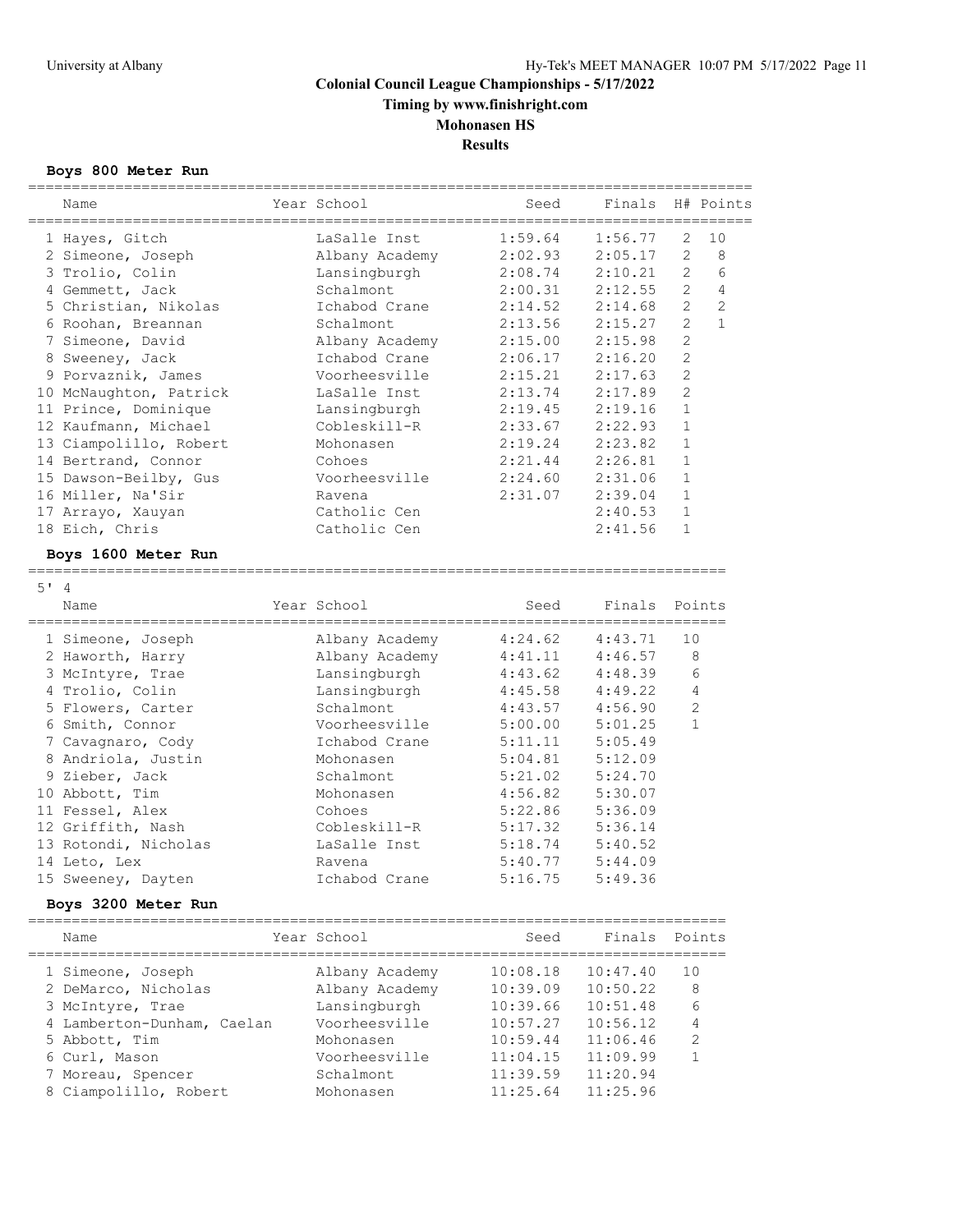**Timing by www.finishright.com**

## **Mohonasen HS**

**Results**

===================================================================================

## **....Boys 3200 Meter Run**

| 9 Drescher, Tyler    | Lansingburgh  | 12:28.49 | 12:27.37 |
|----------------------|---------------|----------|----------|
| 10 Rotondi, Nicholas | LaSalle Inst  | 11:52.24 | 12:40.10 |
| 11 Hughes, Connor    | Schalmont     | 12:28.24 | 12:54.88 |
| 12 Oldrich, David    | Ichabod Crane | 11:33.55 | 12:55.00 |
| 13 Clark, Michael    | Ichabod Crane |          | 13:58.54 |

#### **Boys 110 Meter Hurdles**

| Name                      | Year School    | Seed  | Finals |               | H# Points     |
|---------------------------|----------------|-------|--------|---------------|---------------|
| 1 Praileau, Bashir        | Albany Academy | 15.33 | 14.90  | 2             | 10            |
| 2 Nevin-D'Allaird, Isaac  | Mohonasen      | 15.24 | 15.10  | 2             | 8             |
| 3 Beckett, Jevon          | Lansingburgh   | 16.78 | 16.41  | $\mathcal{P}$ | 6             |
| 4 Nevin-D'Allaird, Elijah | Mohonasen      | 18.45 | 17.79  | $\mathcal{L}$ | 4             |
| 5 Faraci, Dominic         | Lansingburgh   | 17.79 | 17.82  |               | $\mathcal{L}$ |
| 6 Shull, Caleb            | Catholic Cen   | 18.75 | 18.62  | $\mathcal{L}$ |               |
| 7 Johnson, Rafael         | Cohoes         | 17.40 | 18.71  | 2             |               |
| 8 Homer, Phoenix          | Voorheesville  | 19.22 | 19.35  |               |               |
| 9 McAdoo, Clinton         | LaSalle Inst   | 19.94 | 19.67  |               |               |
| 10 Maillard, Kieran       | Cobleskill-R   | 18.95 | 20.11  |               |               |
| Moore, Darrien            | Catholic Cen   | 19.48 | 21.61  |               |               |

## **Boys 400 Meter Hurdles**

| Name                      | Year School    | Seed    | Finals H# Points |                |    |
|---------------------------|----------------|---------|------------------|----------------|----|
| 1 Praileau, Bashir        | Albany Academy | 57.67   | 57.27            | 2              | 10 |
| 2 Nevin-D'Allaird, Isaac  | Mohonasen      | 57.64   | 58.14            | 2              | 8  |
| 3 Rotondi, Alex           | LaSalle Inst   | 1:02.44 | 1:00.33          | $\mathcal{L}$  | 6  |
| 4 VanHaverbeke, Henry     | Schalmont      | 1:03.27 | 1:03.33          | $\overline{2}$ | 4  |
| 5 Gravini, Anthony        | Albany Academy | 1:04.91 | 1:05.41          | $\overline{2}$ | 2  |
| 6 Nevin-D'Allaird, Elijah | Mohonasen      | 1:06.13 | 1:05.75          | $\mathbf{1}$   |    |
| 7 Johnson, Rafael         | Cohoes         | 1:03.27 | 1:06.84          | $\mathfrak{D}$ |    |
| 8 Byrne, Ian              | LaSalle Inst   | 1:10.74 | 1:08.42          | $\mathbf{1}$   |    |
| 9 Dafeldecker, Kyle       | Cobleskill-R   | 1:09.50 | 1:08.68          |                |    |
| 10 Deyoe, Max             | Ravena         | 1:07.56 | 1:09.64          | 1              |    |
| 11 Miller, Na'Sir         | Ravena         |         | 1:09.93          |                |    |
| 12 Faraci, Dominic        | Lansingburgh   | 1:03.66 | 1:13.98          | $\mathfrak{D}$ |    |
| 13 Homer, Phoenix         | Voorheesville  | 1:12.75 | 1:16.10          |                |    |

#### **Boys 3000 Meter Steeplechase**

| Name                       | Year School    | Seed     | Finals   | Points         |
|----------------------------|----------------|----------|----------|----------------|
| 1 Haworth, Harry           | Albany Academy | 10:36.00 | 10:50.11 | 10             |
| 2 Vartuli, William         | Albany Academy | 11:19.15 | 11:17.08 | 8              |
| 3 Meddaugh, John           | Ravena         |          | 11:52.92 | 6              |
| 4 Cavagnaro, Cody          | Ichabod Crane  | 12:03.21 | 11:54.48 | 4              |
| 5 Badrie, Krishan          | LaSalle Inst   | 12:19.62 | 11:54.79 | $\overline{2}$ |
| 6 Lamberton-Dunham, Caelan | Voorheesville  | 11:20.56 | 12:20.55 |                |
| 7 Curl, Mason              | Voorheesville  | 12:13.57 | 12:47.07 |                |
| 8 Hauser III, Charles      | Lansingburgh   |          | 13:05.16 |                |
| 9 Deyoe, Max               | Ravena         | 12:57.99 | 13:15.88 |                |
| 10 Loucks, Zachary         | Cohoes         | 12:40.35 | 14:01.08 |                |
|                            |                |          |          |                |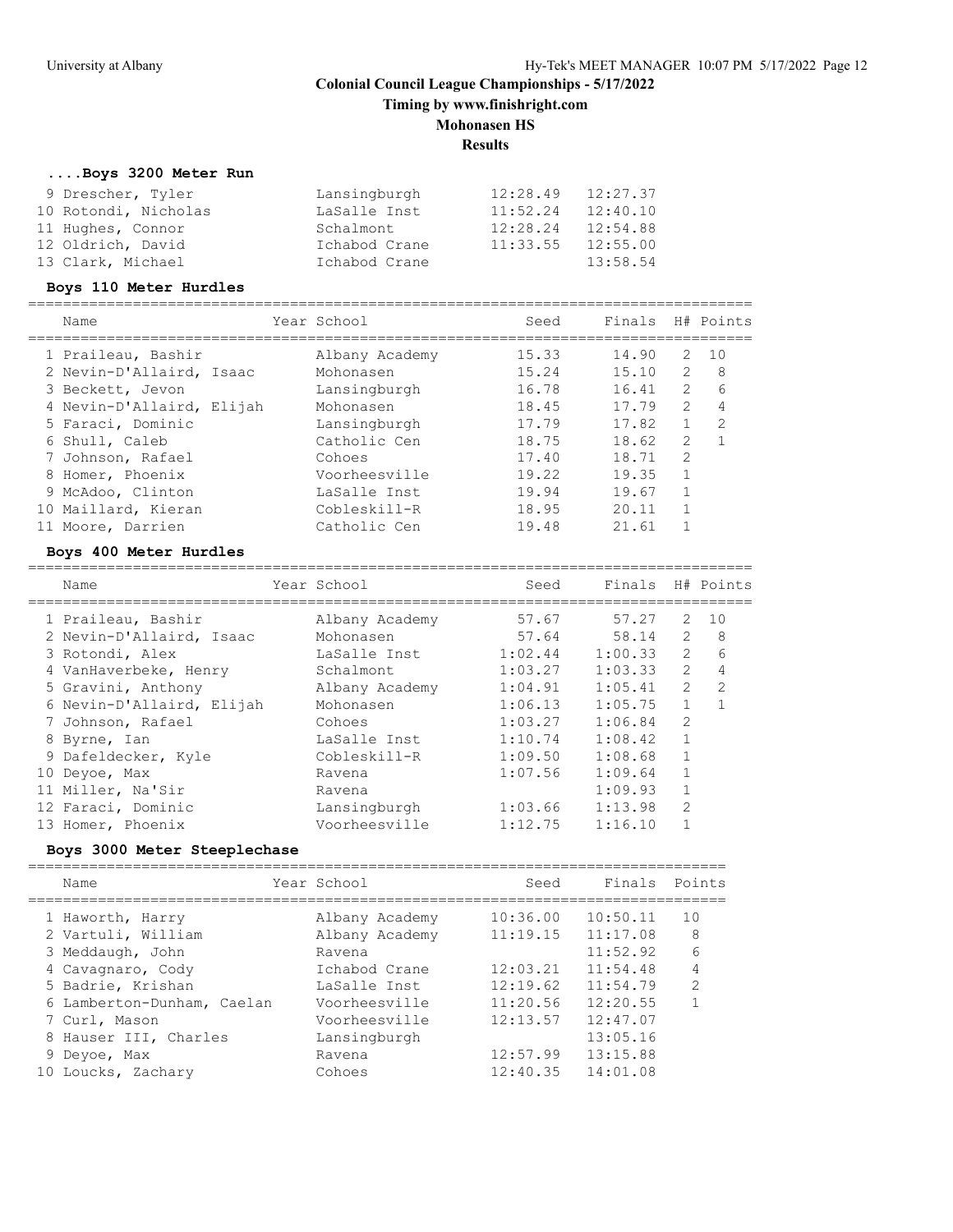**Timing by www.finishright.com**

#### **Mohonasen HS**

**Results**

#### **....Boys 3000 Meter Steeplechase**

| 11 Prince, Dominique | Lansingburgh | 15:43.28 |
|----------------------|--------------|----------|
| -- Eich, Chris       | Catholic Cen | DNF      |

#### **Boys 4x100 Meter Relay**

=================================================================================== School Seed Finals H# Points =================================================================================== 1 Mohonasen 'A' 45.62 45.78 2 10 1) Pochobradsky, Ben 2) Phillips, Hunter 3) Brazee, Ryan 1988 (4) Gershon, Isaiah 2 Albany Academy 'A' 47.24 46.36 2 8 3 Lansingburgh 'A' 47.23 46.62 2 6 1) Baker, Israel 2) Trujillo, Santiago 3) Bradley, Jermaine (4) Govan, Charles 4 LaSalle Institute (Troy) 'A' 46.24 47.27 2 4 1) Bott, Matthew 2) Graham, Patrick 3) Brown, Ajani (4) Canty, Damani 5 Cohoes 'A' 46.47 47.49 2 2 1) Martin, Javonte 2) Buttofucco, Anthony 3) Perry, Austin 4) McKay, Pat 6 Voorheesville 'A' 46.70 47.90 2 1 1) Lucas, Joe 2) Zanelo, Jake 3) Dutkiewicz, Aidan (4) Bashant, Sam 7 Schalmont 'A' 48.31 48.51 1 1) Kusek, Andrew 2) Laribee, Kyle 3) Smith, Caiden 19, 2008, 49, Schager, Colin 8 Ravena 'A' 50.67 48.59 1 1) Abrams, Nicholas (2) Castillo, Justin 3) Miller, Na'Sir 4) Paljusaj, Dominik 9 Ichabod Crane 'A' 51.64 48.97 1 1) McCollum, Parker 2) Benn, Derick 3) Stead, Sam and Allah (4) Gray Jr., David

#### **Boys 4x400 Meter Relay**

| School                                     | Seed                   | Finals H# Points |               |      |
|--------------------------------------------|------------------------|------------------|---------------|------|
| 1 Ichabod Crane 'A'                        | 3:31.66                | 3:39.15          |               | 2 10 |
| 1) Greer, Toby                             | 2) Barkley, Nick       |                  |               |      |
| 3) Wall, Ian                               | 4) Seabury, Baden      |                  |               |      |
| 2 LaSalle Institute (Troy)<br>$\mathsf{A}$ | 3:34.84                | 3:39.83          | 2             | 8    |
| 1) Rotondi, Alex                           | 2) Canty, Damani       |                  |               |      |
| 3) Stodghill, Cameron                      | 4) Hayes, Gitch        |                  |               |      |
| 3 Cohoes 'A'                               | 3:42.49                | 3:46.48          | 2             | 6    |
| 1) Thouin, Paul                            | 2) Buttofucco, Anthony |                  |               |      |
| 3) Martin, Javonte                         | 4) DeCelle, Matthew    |                  |               |      |
| 4 Lansingburgh 'A'                         | $3:47.36$ $3:47.70$    |                  | 2             | 4    |
| 1) Scott, Jamar                            | 2) Trolio, Colin       |                  |               |      |
| 3) Prince, Dominique                       | 4) Trujillo, Santiago  |                  |               |      |
| 5 Schalmont. 'A'                           | $3:42.83$ $3:49.80$    |                  | $\mathcal{L}$ | 2    |
| 1) Flowers, Carter                         | 2) Laribee, Kyle       |                  |               |      |
| 3) Laribee, Jacob                          | 4) Gemmett, Jack       |                  |               |      |
| 6 Albany Academy 'A'                       | 3:42.18                | 3:51.90          | $\mathcal{L}$ |      |
| 7 Mohonasen 'A'                            | 3:52.14                | 3:57.70          |               |      |
|                                            |                        |                  |               |      |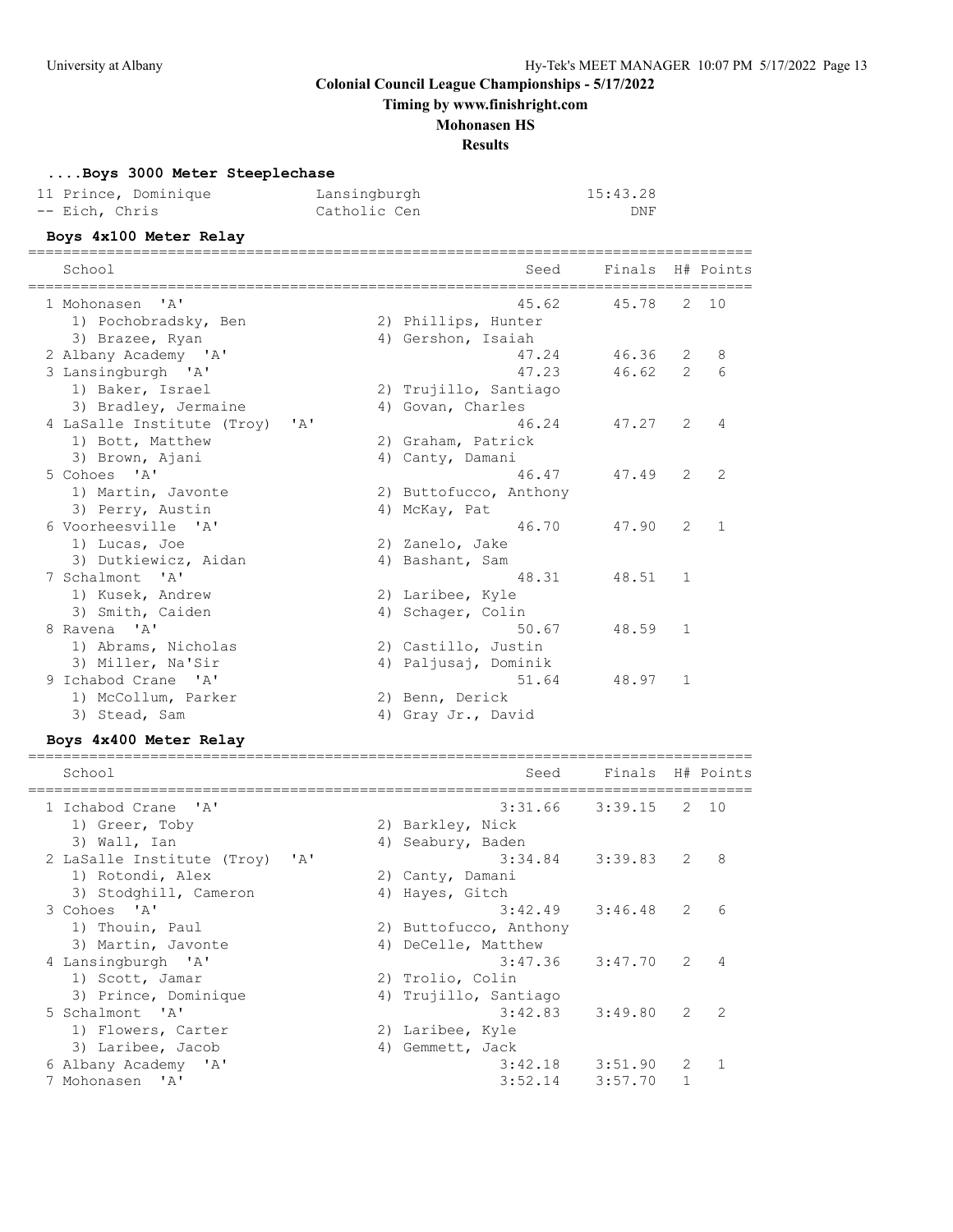## **Timing by www.finishright.com**

#### **Mohonasen HS**

#### **Results**

## **....Boys 4x400 Meter Relay**

| 1) Pacifco, Anthony            | 2) Phillips, Hunter    |
|--------------------------------|------------------------|
| 3) De La Cruz, Michael         | 4) Pochobradsky, Ben   |
| 8 Voorheesville 'A'            | 3:59.85<br>$4:01.05$ 1 |
| 1) Dutkiewicz, Aidan           | 2) Porvaznik, James    |
| 3) Lucas, Joe                  | 4) Zanelo, Jake        |
| 9 Cobleskill-Richmondville 'A' | 3:55.00<br>$4:06.44$ 1 |
| 1) Dafeldecker, Kyle           | 2) Foote, Charlie      |
| 3) Foote, David                | 4) Griffith, Nash      |
|                                |                        |

#### **Boys 4x800 Meter Relay**

| School                                     |    | Seed                | Finals Points       |                |
|--------------------------------------------|----|---------------------|---------------------|----------------|
| 1 Albany Academy 'A'                       |    | 8:42.53             | 8:33.61             | 10             |
| 2 Schalmont 'A'                            |    |                     | $8:36.97$ $8:42.12$ | 8              |
| 1) Flowers, Carter                         |    | 2) Rash, Merrick    |                     |                |
| 3) Laribee, Jacob                          |    | 4) Gemmett, Jack    |                     |                |
| 3 Ichabod Crane 'A'                        |    | 8:34.58             | 8:56.16             | 6              |
| 1) Sweeney, Jack                           |    | 2) Barkley, Nick    |                     |                |
| 3) Christian, Nikolas                      |    | 4) Wall, Ian        |                     |                |
| 4 LaSalle Institute (Troy)<br>$\mathsf{A}$ |    | 9:04.00             | 9:16.95             | $\overline{4}$ |
| 1) Badrie, Krishan                         |    | 2) Rotondi, Alex    |                     |                |
| 3) McNaughton, Patrick                     |    | 4) Byrne, Ian       |                     |                |
| 5 Cohoes 'A'                               |    | 9:46.69             | 9:34.08             | 2              |
| 1) Bertrand, Connor                        |    | 2) Fessel, Alex     |                     |                |
| 3) Thouin, Paul                            |    | 4) DeCelle, Matthew |                     |                |
| 6 Ravena 'A'                               |    | 9:18.48             | 9:35.44             | 1              |
| 1) Cruz, Benjamin                          |    | 2) Deyoe, Max       |                     |                |
| 3) Leto, Lex                               | 4) | Meddaugh, John      |                     |                |
| 7 Mohonasen 'A'                            |    | 9:52.70             | 9:41.27             |                |
| 1) Ciampolillo, Robert                     |    | 2) Andriola, Justin |                     |                |
| 3) Abbot, Tim                              | 4) | Masick, Travis      |                     |                |

| 5' up by 3" till 5'6 thern by 2" |                |             |               |                |  |  |
|----------------------------------|----------------|-------------|---------------|----------------|--|--|
| Name                             | Year School    | Seed        | Finals Points |                |  |  |
|                                  |                |             |               |                |  |  |
| 1 Farnsworth, Andrew             | Mohonasen      | $6 - 02.00$ | $6 - 02.00$   | 10             |  |  |
| 2 Williams, Nicalis              | Cohoes         | $5 - 10.00$ | $6 - 00.00$   | 8              |  |  |
| 3 Green, Sha                     | Albany Academy | $5 - 10.00$ | $5 - 08.00$   | 6              |  |  |
| 4 Luncheon-Lowrie, Zhi           | Albany Academy | 5-09.00     | $J5 - 08.00$  | 4              |  |  |
| 5 Beckett, Jevon                 | Lansingburgh   | $5 - 03.00$ | $J5 - 06.00$  | $\overline{2}$ |  |  |
| 6 Brown, Amar                    | LaSalle Inst   | $5 - 09.00$ | $J5 - 06.00$  |                |  |  |
| 7 Green, Ethan                   | Ravena         | $5 - 00.00$ | $J5 - 06.00$  |                |  |  |
| 8 Rash, Merrick                  | Schalmont      | $5 - 06.00$ | $J5 - 06.00$  |                |  |  |
| 9 McIntyre, Trae                 | Lansingburgh   | $5 - 04.00$ | $5 - 03.00$   |                |  |  |
| 9 Moore, Darrien                 | Catholic Cen   |             | $5 - 03.00$   |                |  |  |
| 11 Reilly, Nick                  | Voorheesville  | $5 - 00.00$ | $5 - 00.00$   |                |  |  |
| 11 Abrams, Nicholas              | Ravena         | $4 - 09.00$ | $5 - 00.00$   |                |  |  |
| 11 Colwell, Dylan                | Ichabod Crane  | $5 - 03.00$ | $5 - 00.00$   |                |  |  |
| 11 Roberson, Sei'mir             | Catholic Cen   |             | $5 - 00.00$   |                |  |  |
| -- Stead, Sam                    | Ichabod Crane  | $4 - 00.00$ | NH            |                |  |  |
| -- Curat, Elijah                 | Voorheesville  | $5 - 00.00$ | NΗ            |                |  |  |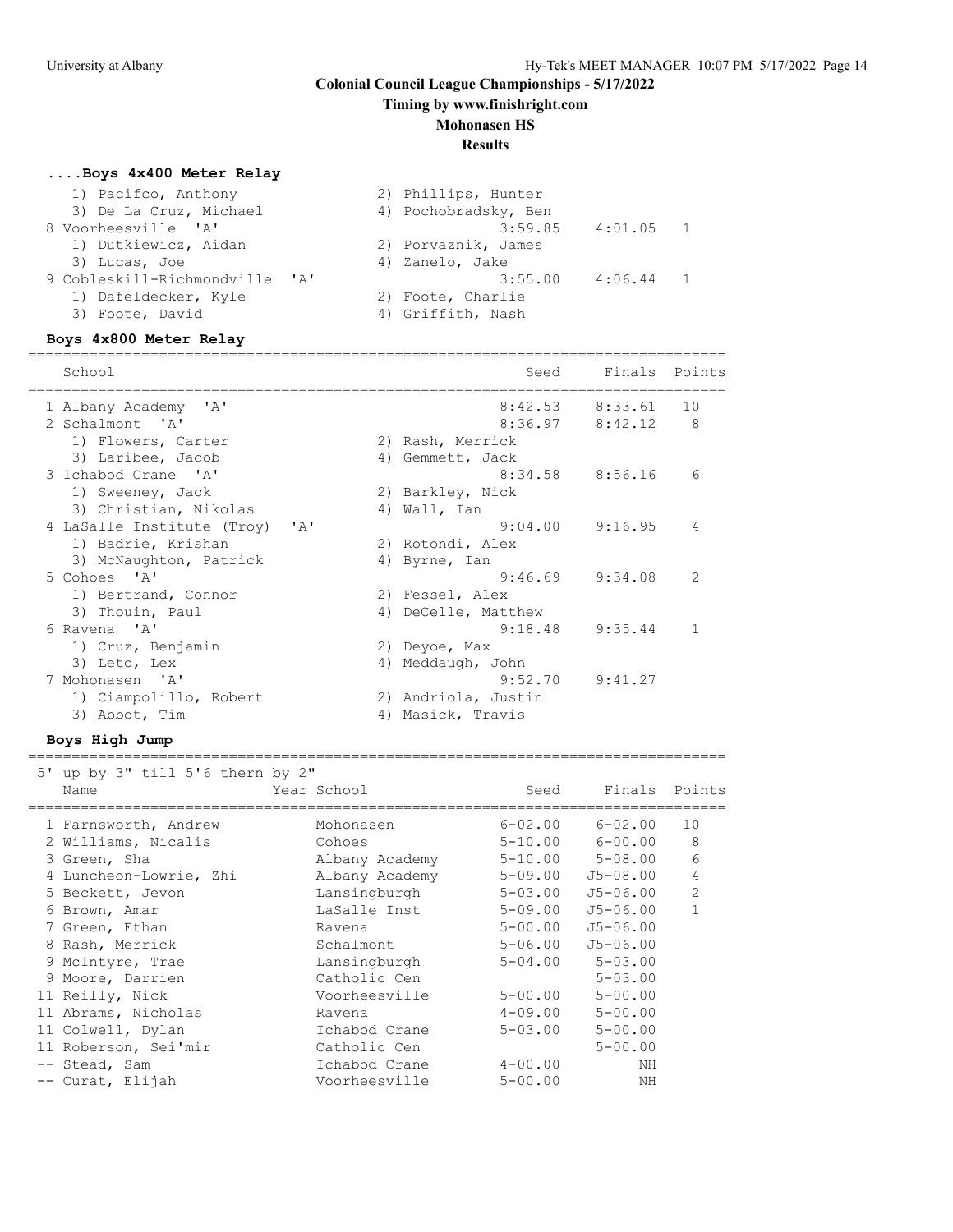**Timing by www.finishright.com**

## **Mohonasen HS**

**Results**

| Boys High Jump                      |                                     |                                              |               |                |
|-------------------------------------|-------------------------------------|----------------------------------------------|---------------|----------------|
| -- Gregoire, Jameson                | Cohoes                              | $4 - 09.00$                                  | ΝH            |                |
| Boys Pole Vault                     |                                     |                                              |               |                |
| 8' 6" up by 6"                      |                                     |                                              |               |                |
| Name                                | Year School                         | Seed                                         | Finals        | Points         |
| ==============<br>1 May, Max        | Ravena                              | $10 - 06.00$                                 | $J10-00.00$   | 10             |
| 2 Cataldo, Andrew                   | Albany Academy                      | $10 - 00.00$                                 | $J9 - 06.00$  | 8              |
| 3 Bashant, Sam                      | Voorheesville                       | $9 - 00.00$                                  | $J9 - 00.00$  | 6              |
| 4 Taves, Andrew                     | Lansingburgh                        | $8 - 06.00$                                  | $J9 - 00.00$  | $\overline{4}$ |
| 5 Duffy, Declan                     | Albany Academy                      | $9 - 00.00$                                  | $J9 - 00.00$  | $\mathbf{2}$   |
| 6 Homer, Phoenix                    | Voorheesville                       | $8 - 06.00$                                  | $J8 - 06.00$  | $\mathbf{1}$   |
| 7 Gregoire, Jameson                 | Cohoes                              | $8 - 06.00$                                  | $J8 - 06.00$  |                |
| 8 Golden, Stephen                   | Lansingburgh                        | $9 - 00.00$                                  | $J8 - 06.00$  |                |
| 9 Brisco, Ian                       | Ravena                              | $9 - 00.00$                                  | $J8 - 00.00$  |                |
| 10 Badrie, Krishan                  | LaSalle Inst                        | $7 - 06.00$                                  | J7-06.00      |                |
| -- Trahan, Ryan                     | LaSalle Inst                        | $7 - 06.00$                                  | ΝH            |                |
|                                     |                                     |                                              |               |                |
| Boys Long Jump                      |                                     |                                              |               |                |
| 4 Jumps                             |                                     |                                              |               |                |
| Name<br>--------------------------- | Year School<br>-------------------- | Seed<br>------------------------------------ | Finals        | Points         |
| 1 Nevin-D'Allaird, Isaac            | Mohonasen                           | $21 - 06.00$                                 | $21 - 00.75$  | 10             |
| 2 Praileau, Bashir                  | Albany Academy                      | $22 - 05.50$                                 | $21 - 00.25$  | 8              |
| 3 McAvoy, Ben                       | LaSalle Inst                        | $19 - 06.00$                                 | $19 - 06.00$  | 6              |
| 4 Govan, Charles                    | Lansingburgh                        | $19 - 00.50$                                 | $19 - 03.25$  | 4              |
| 5 Williams, Nicalis                 | Cohoes                              | 18-11.00                                     | $19 - 01.00$  | $\overline{2}$ |
| 6 Beckett, Jevon                    | Lansingburgh                        | $18 - 03.00$                                 | $J19 - 01.00$ | $\mathbf{1}$   |
| 7 Laribee, Jacob                    | Schalmont                           | $19 - 04.00$                                 | $19 - 00.00$  |                |
| 8 Horn, Ezra                        | Mohonasen                           | $19 - 04.00$                                 | 18-11.50      |                |
| 8 Lucas, Joe                        | Voorheesville                       | 18-01.50                                     | $18 - 11.50$  |                |
| 10 Paljusaj, Dominik                | Ravena                              | $18 - 10.25$                                 | $18 - 10.50$  |                |
| 11 Green, Sha                       | Albany Academy                      | $18 - 01.00$                                 | $18 - 09.25$  |                |
| 12 Green, Ethan                     | Ravena                              | $17 - 05.75$                                 | $18 - 03.00$  |                |
| 13 Smith, Caiden                    | Schalmont                           | $18 - 00.00$                                 | $17 - 11.50$  |                |
| 14 Maillard, Kieran                 | Cobleskill-R                        | $15 - 04.00$                                 | $16 - 11.50$  |                |
| 15 Arrayo, Xauyan                   | Catholic Cen                        | $18 - 03.75$                                 | $16 - 07.25$  |                |
| 16 Vautrin, Gavin                   | Cohoes                              | $16 - 00.50$                                 | $15 - 10.00$  |                |
| 17 Moore, Darrien                   | Catholic Cen                        | $19 - 03.00$                                 | $15 - 06.50$  |                |
| 18 Zanelo, Jake                     | Voorheesville                       | $15 - 07.25$                                 | $15 - 05.25$  |                |
| 19 Colwell, Dylan                   | Ichabod Crane                       | $18 - 00.00$                                 | $15 - 03.50$  |                |
| 20 Griffith, Nash                   | Cobleskill-R                        |                                              | $14 - 09.75$  |                |
| 21 Koblenzer, Sean                  | LaSalle Inst                        |                                              | $12 - 07.25$  |                |
| Boys Triple Jump                    |                                     |                                              |               |                |
| ===============                     |                                     | =======================                      |               |                |
| 4 Jumps<br>Name                     | Year School                         | Seed                                         | Finals        | Points         |
|                                     |                                     |                                              |               |                |
| 1 Nevin-D'Allaird, Isaac            | Mohonasen                           | $43 - 10.50$                                 | 43-08.25      | 10             |
| 2 Beckett, Jevon                    | Lansingburgh                        | $41 - 11.00$                                 | $43 - 00.75$  | 8              |
| 3 Williams, Nicalis                 | Cohoes                              | $43 - 05.00$                                 | $41 - 00.00$  | 6              |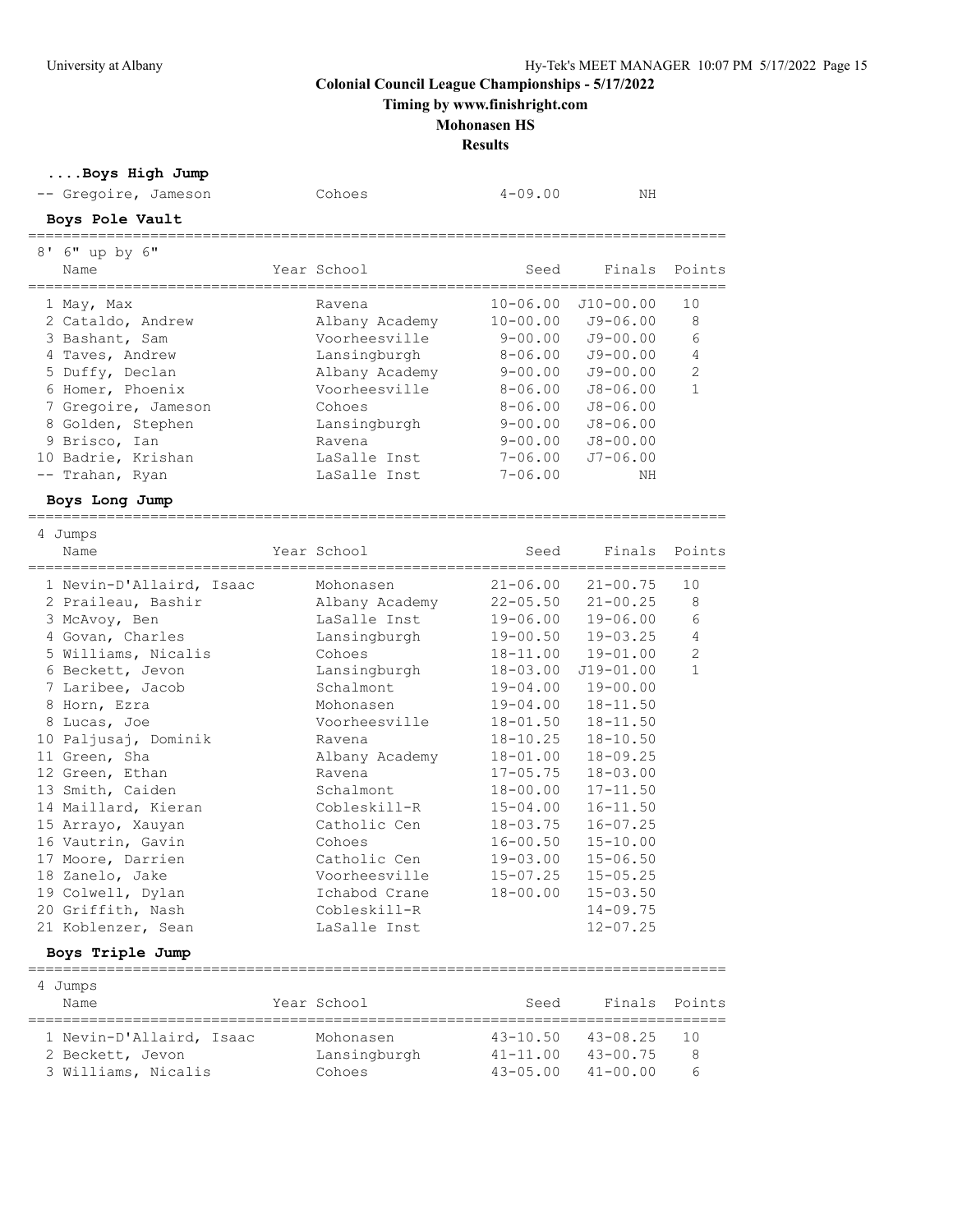**Timing by www.finishright.com**

## **Mohonasen HS**

**Results**

## **....Boys Triple Jump**

| 4 Nevin-D'Allaird, Elijah | Mohonasen      | $38 - 03.00$ | $38 - 05.50$ | 4 |
|---------------------------|----------------|--------------|--------------|---|
| 5 Rash, Merrick           | Schalmont      | $39 - 11.00$ | $38 - 02.75$ | 2 |
| 6 Prince, Dominique       | Lansingburgh   | $38 - 02.50$ | $38 - 00.50$ |   |
| 7 McAvoy, Ben             | LaSalle Inst   | $39 - 07.75$ | $37 - 07.75$ |   |
| 8 Laribee, Jacob          | Schalmont      | $40 - 06.50$ | $36 - 03.25$ |   |
| 9 Foster, Arthur          | Albany Academy | $37 - 05.00$ | $35 - 09.50$ |   |
| 10 Carberg, Matthew       | LaSalle Inst   | $32 - 08.50$ | $35 - 05.25$ |   |
| 11 Maillard, Kieran       | Cobleskill-R   | $36 - 05.75$ | $33 - 07.75$ |   |
| 12 Griffith, Nash         | Cobleskill-R   |              | $29 - 04.25$ |   |
| 13 Curat, Elijah          | Voorheesville  |              | $28 - 05.50$ |   |
|                           |                |              |              |   |

#### **Boys Shot Put**

================================================================================

| 4 Throws<br>Name<br>==================== | Year School    | Seed<br>======================== | Finals Points |                |
|------------------------------------------|----------------|----------------------------------|---------------|----------------|
| 1 Amasha, Daniel                         | LaSalle Inst   | $53 - 02.00$                     | $48 - 08.00$  | 10             |
| 2 Comino, Ean                            | Cobleskill-R   | $44 - 04.00$                     | $42 - 11.25$  | 8              |
| 3 Aguiar, Jonah                          | Lansingburgh   | $42 - 11.50$                     | $39 - 11.00$  | 6              |
| 4 Willey, Kyle                           | Mohonasen      | $40 - 04.00$                     | $39 - 01.00$  | 4              |
| 5 Lucca, Anthony                         | Albany Academy | $37 - 11.75$ $37 - 00.50$        |               | $\overline{c}$ |
| 6 Sencer, John                           | Lansingburgh   | 38-05.00                         | $36 - 05.50$  | $\mathbf{1}$   |
| 7 McConnelee, Thomas                     | Cobleskill-R   | 38-06.00                         | $35 - 08.00$  |                |
| 8 Alnwick, Joe                           | Albany Academy | $38 - 00.50$ $35 - 05.00$        |               |                |
| 9 Gillick, Andrew                        | Cohoes         | $37 - 11.75$                     | $35 - 00.50$  |                |
| 10 Carmichael, Emman                     | Ravena         | 34-09.75                         | $34 - 09.50$  |                |
| 11 Kannamore, Shawnjohn                  | Mohonasen      | $35 - 02.00$                     | $32 - 06.00$  |                |
| 12 Brown, Connor                         | Schalmont      | $33 - 04.50$                     | $32 - 04.50$  |                |
| 13 LaPlante, Christopher                 | Cohoes         | 33-02.50                         | $31 - 09.50$  |                |
| 14 Patel, Dev                            | LaSalle Inst   | $31 - 06.50$                     | $30 - 08.00$  |                |
| 15 smith, qwameik                        | Catholic Cen   | 29-10.50                         | $29 - 11.50$  |                |
| 16 Foster, Dreston                       | Schalmont      | 28-03.00                         | $29 - 03.50$  |                |
| 17 Strauss, Jack                         | Voorheesville  | 28-07.75                         | $29 - 00.00$  |                |
| 18 Taylor, Scott                         | Catholic Cen   | 28-04.00                         | $28 - 04.25$  |                |
| 19 Hartmann, Aidan                       | Voorheesville  | $28 - 05.50$                     | $27 - 09.00$  |                |

#### **Boys Discus Throw**

| 4 Throws<br>Name         | Year School    | Seed       | Finals Points |                |
|--------------------------|----------------|------------|---------------|----------------|
|                          |                |            |               |                |
| 1 Amasha, Daniel         | LaSalle Inst   | $132 - 04$ | $138 - 07$    | 10             |
| 2 Dixon, Kevin           | Cohoes         | $106 - 08$ | $J130 - 09$   | 8              |
| 3 McConnelee, Thomas     | Cobleskill-R   | $117 - 02$ | $J127 - 01$   | 6              |
| 4 Sencer, John           | Lansingburgh   | $118 - 06$ | $J124 - 10$   | 4              |
| 5 Aquiar, Jonah          | Lansingburgh   | $119 - 05$ | $J122 - 10$   | $\overline{2}$ |
| 6 Comino, Ean            | Cobleskill-R   | $137 - 03$ | $J122 - 10$   | $\mathbf{1}$   |
| 7 Willey, Kyle           | Mohonasen      | $122 - 09$ | $J107 - 05$   |                |
| 8 Chapman, Erik          | Ravena         | $85 - 05$  | $J105 - 11$   |                |
| 9 Ouimet, Liam           | LaSalle Inst   | $102 - 02$ | $J105 - 04$   |                |
| 10 Maimone, Angelo       | Mohonasen      | $121 - 00$ | $J102 - 11$   |                |
| 11 LaPlante, Christopher | Cohoes         | $101 - 00$ | $J102 - 02$   |                |
| 12 Alnwick, Joe          | Albany Academy | $93 - 11$  | $J100 - 11$   |                |
| 13 Carter, Mack          | Albany Academy | $106 - 10$ | $J97 - 10$    |                |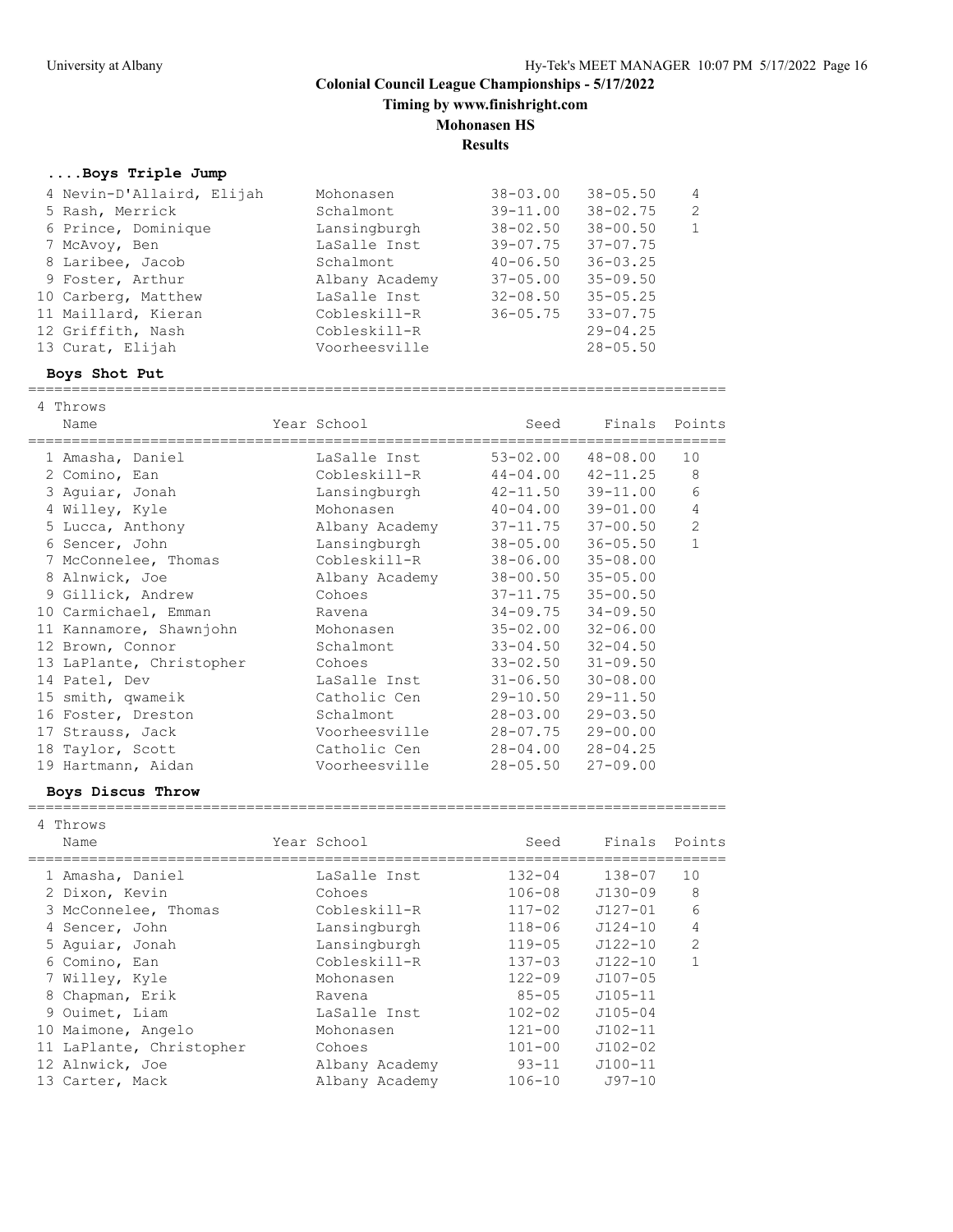**Timing by www.finishright.com**

## **Mohonasen HS**

#### **Results**

#### **....Boys Discus Throw**

| 14 Delaney, Patrick | Schalmont     | $88 - 04$ | J92-00     |
|---------------------|---------------|-----------|------------|
| 15 Foster, Dreston  | Schalmont     | $85 - 09$ | $J91 - 05$ |
| 16 Carrk, Tyler     | Ravena        | $89 - 04$ | J87-11     |
| 17 Strauss, Jack    | Voorheesville | $76 - 00$ | $J80 - 10$ |
| 18 Hartmann, Aidan  | Voorheesville | $83 - 09$ | $J79 - 11$ |
| 19 Taylor, Scott    | Catholic Cen  | $73 - 00$ | $J71 - 09$ |
| 20 Arroyo, xaul     | Catholic Cen  | $46 - 03$ | $J53 - 10$ |

## **Outdoor Pentathlon: #5 Boys 1500 Meter Run Outdoor Pentathlon**

| Name                | Year School    | Finals  | Points |
|---------------------|----------------|---------|--------|
| 1 Loupessis, Parker | Albany Academy | 5:16.50 | 468    |
| 2 Mahoney, John     | Albany Academy | 5:36.30 | 369    |
| 3 Ganc, Joeseph     | Lansingburgh   | 5:38.88 | 357    |
| 4 Gannon, Lucas     | Mohonasen      | 5:50.60 | 304    |
| 5 Fu, Elijah        | Lansingburgh   | 6:11.06 | 221    |
| 6 Lee, Andrew       | LaSalle Inst   | 6:29.97 | 155    |

# **Outdoor Pentathlon: #1 Boys 110 Meter Hurdles Outdoor Pentathlon**

| Name                | Year School    | Finals H# Points |               |     |
|---------------------|----------------|------------------|---------------|-----|
| 1 Loupessis, Parker | Albany Academy | 16.65            |               | 661 |
| 2 Fu, Elijah        | Lansingburgh   | 19.77            | 2             | 368 |
| 3 Mahoney, John     | Albany Academy | 20.24            | 2             | 330 |
| 4 Lee, Andrew       | LaSalle Inst   | 21.41            | $\mathcal{L}$ | 246 |
| 5 Ganc, Joeseph     | Lansingburgh   | 22.03            |               | 207 |
| 6 Gannon, Lucas     | Mohonasen      | 25.79            |               | 38  |
| -- Kelly, Jack      | Cohoes         | DO               | 2             |     |
|                     |                |                  |               |     |

## **Outdoor Pentathlon: #3 Boys High Jump Outdoor Pentathlon**

| Name                                   | Year School                      | Finals         | Points     |
|----------------------------------------|----------------------------------|----------------|------------|
| 1 Mahoney, John<br>2 Loupessis, Parker | Albany Academy<br>Albany Academy | 1.58m<br>1.52m | 449<br>404 |
| 3 Ganc, Joeseph                        | Lansingburgh                     | 1.49m          | 381        |
| 4 Lee, Andrew                          | LaSalle Inst                     | 1.43m          | 338        |
| 5 Gannon, Lucas                        | Mohonasen                        | 1.40m          | 317        |
| 6 Fu, Elijah                           | Lansingburgh                     | 1.16m          | 165        |

## **Outdoor Pentathlon: #4 Boys Long Jump Outdoor Pentathlon**

| Name                               | Year School                    | Finals         | Points     |
|------------------------------------|--------------------------------|----------------|------------|
| 1 Loupessis, Parker                | Albany Academy                 | 6.01m          | 589        |
| 2 Mahoney, John<br>3 Fu, Elijah    | Albany Academy<br>Lansingburgh | 5.77m<br>5.21m | 537<br>423 |
| 4 Lee, Andrew                      | LaSalle Inst                   | 4.99m          | 380        |
| 5 Gannon, Lucas<br>6 Ganc, Joeseph | Mohonasen<br>Lansingburgh      | 4.28m<br>4.01m | 252<br>207 |
|                                    |                                |                |            |